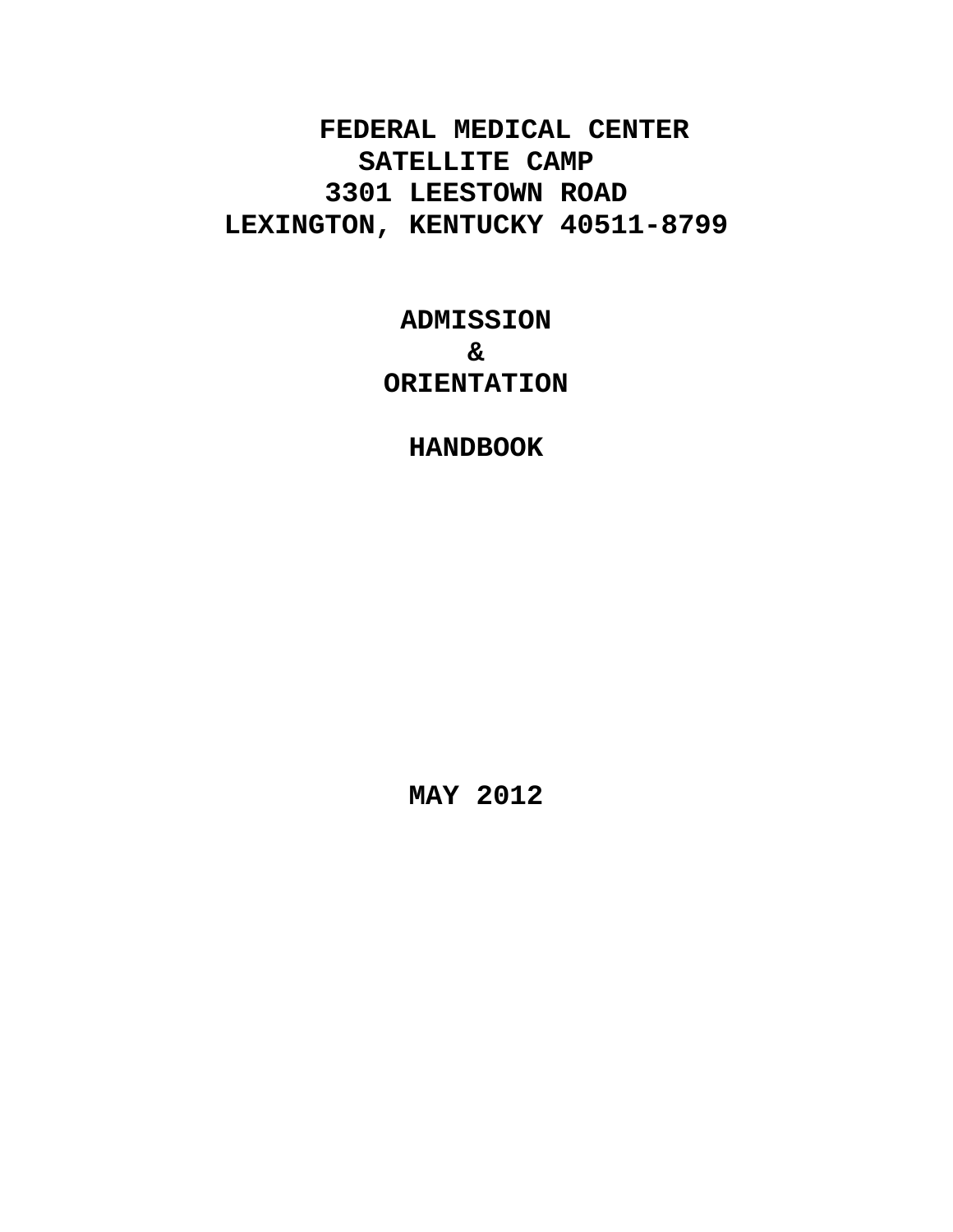#### **MISSION STATEMENT**

# **SCP LEXINGTON, KENTUCKY FEDERAL MEDICAL CENTER LEXINGTON, KENTUCKY**

The mission of the Satellite Camp (SCP) Lexington, KY, located at the Federal Medical Center (FMC) is to protect society through providing confinement services to committed offenders. In carrying out the judgments of the Federal Courts, we provide a safe, secure and humane environment which encourages an opportunity for positive change.

#### **WARDEN'S COMMENTS**

Welcome to SCP Lexington, KY. This booklet is intended to summarize activities and programs available to you during the period of your confinement. You will be required to attend the institution's Admission and Orientation Program. This program will introduce you to Lexington staff responsible for the programs and operations of the institution. I encourage you to review this booklet very carefully. If you have any questions or need further clarification, please discuss them with a member of your unit staff. On September 30, 2005, SCP Lexington, Kentucky, became a "Tobacco-free" facility.

Deborah A. Hickey Warden

# **INMATE INFORMATION HANDBOOK SATELLITE CAMP FEDERAL MEDICAL CENTER LEXINGTON, KENTUCKY**

The purpose of this handbook is to provide incoming inmates to the Satellite Camp (SCP) at the Federal Medical Center (FMC), Lexington, Kentucky, with general information regarding the Bureau and its programs. It also describes this institution and presents the rules and regulations inmates will encounter during confinement. The material in this handbook will help new inmates more quickly understand what they will be encountering when they enter the institution and will hopefully assist them in their initial adjustment to institution life.

#### **UNIT TEAMS**

A unit is a self-contained inmate living area that includes both housing sections and office space for unit staff. Each unit is staffed by a Unit Team directly responsible for those inmates living in the unit. The unit staff offices are located in the units so staff and inmates can be accessible to each other. The unit staff typically includes a Camp Administrator, one Unit Manager, one/two Case Managers, one/two Counselors, and one/two Secretaries. The Staff Psychologist, Education Advisor, and Unit Officer may sit on the Unit Team.

Inmates are assigned to a specific Unit Team. Generally, the resolution of issues or matters of interest while at the institution are most appropriately initiated with the Unit Team.

Unit Team members are available to assist in many areas, including parole matters, release planning, personal and family problems, counseling, and assistance in setting and attaining goals while in prison. A member of the unit staff will be at the institution weekdays from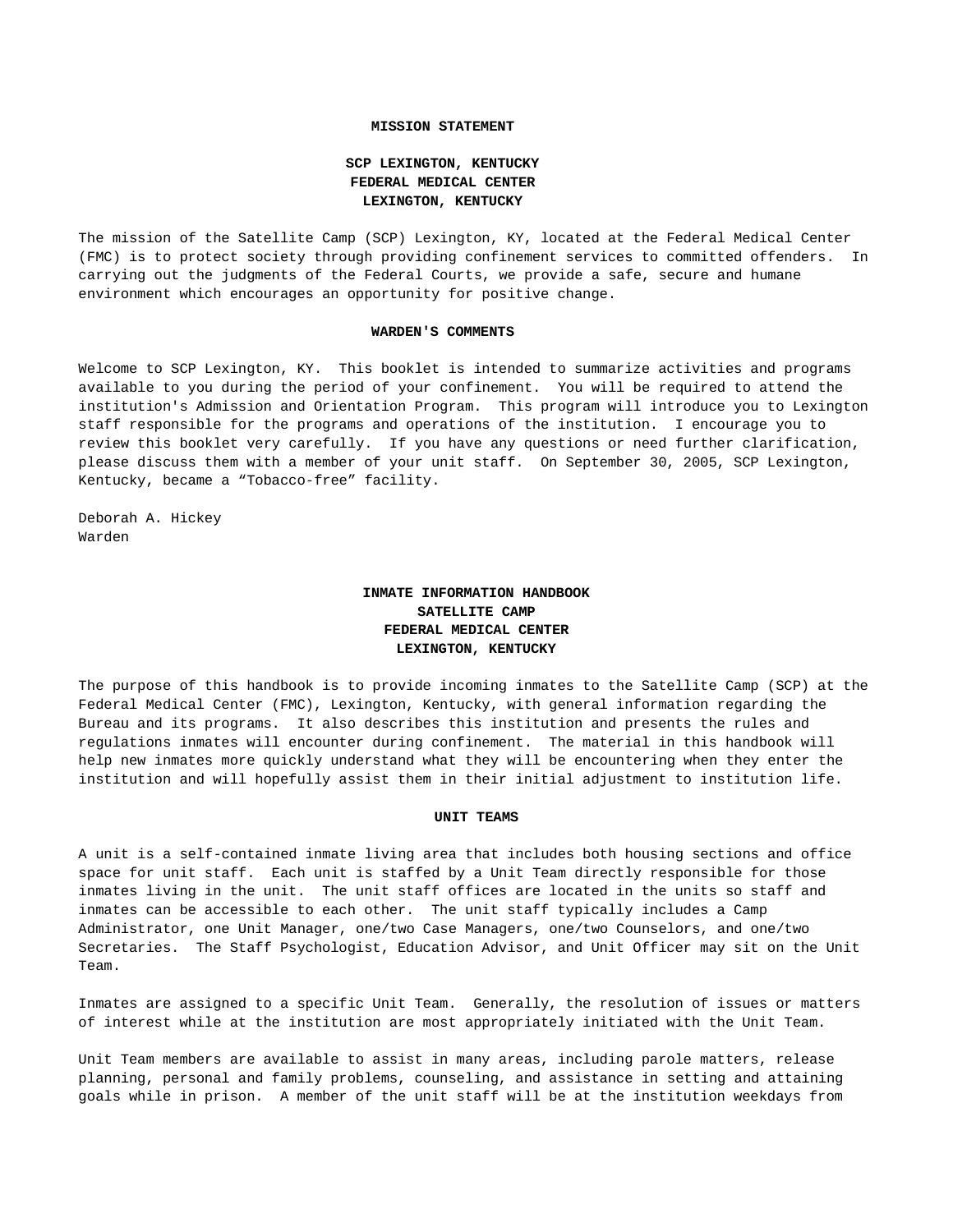7:30 a.m. to 9:00 p.m., and during the day on weekends and holidays. The Unit Team members usually schedule their working hours in such a manner that at least one of them will be available at times when inmates are not working.

#### **GENERAL FUNCTIONS OF UNIT STAFF**

#### **Camp Administrator**

The Camp Administrator is a member of the executive staff and has a close working relationship with other departments and personnel. The Camp Administrator oversees all operations at the camp from all departments.

#### **Unit Manager**

The Unit Manager is the administrative head of the unit and oversees all unit programs and activities. He/she is a Department Head at the institution and has a close working relationship with other departments and personnel. The Unit Manager is the "Chairperson" of the Team, reviews all Team decisions, and chairs the Unit Discipline Committee.

## **Case Manager**

The Case Manager is responsible for all casework services and prepares classification material, progress reports, release plans, correspondence, and other materials relating to the inmate's commitment. He or she is responsible to report to the Unit Manager on a daily basis and the Case Management Coordinator (a specialist Department Head who provides technical assistance to unit staff in case management affairs) with reference to specialized training and duties. The Case Manager serves as a liaison between the inmate, the administration, and the community. The Case Manager is a frequent member of the Unit Discipline Committee.

#### **Counselor**

The Counselor provides counseling and guidance for the inmates of the unit in areas of institutional adjustment, personal difficulties, and plans for the future. He or she plays a leading role in all segments of unit programs and is a voting member of the Unit Team. The Counselor will visit inmate work assignments regularly and is the individual to approach for daily problems. The Counselor is a frequent member of the Unit Discipline Committee.

## **Unit Secretary**

The Unit Secretary performs clerical and administrative duties. In some institutions, the Secretary may sit as a member of the Unit Team.

#### **Unit Officer**

The Unit Officer has direct responsibility for the day to day supervision of inmates and the enforcement of rules and regulations. They have safety, security, and sanitation responsibilities in the unit. Unit officers are in regular contact with inmates in units and are encouraged to establish professional relationships with them, as long as such interaction does not interfere with their primary duties. Unit officers are jointly supervised by the Unit Manager and the Captain (the Chief Correctional Supervisor) during his/her unit assignment.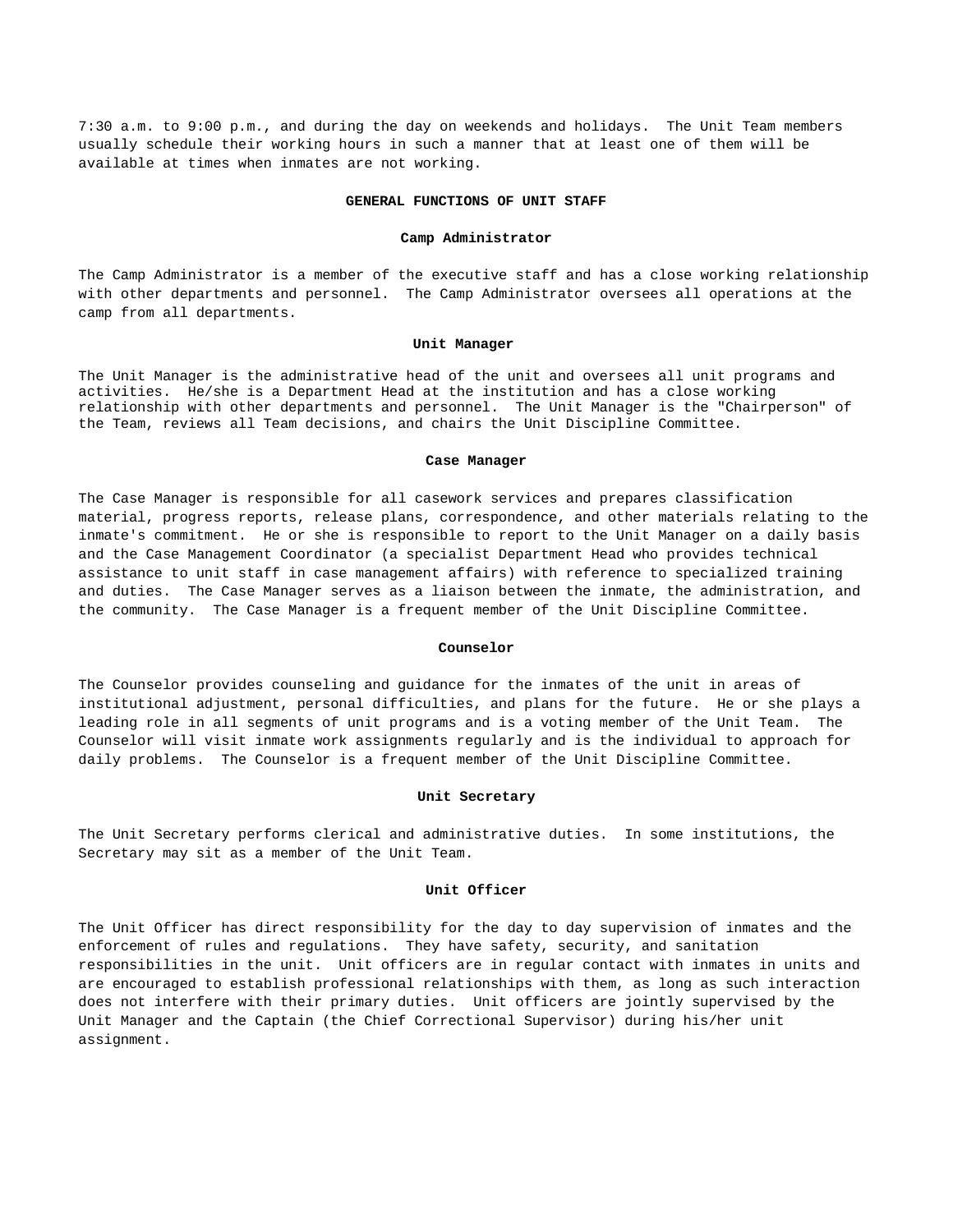#### **Program Reviews**

Program reviews will be held every 90 to 180 days. Also referred to as "Team," these are held by the Unit Teams to review programs, work assignments, transfers, custody, institutional adjustment, etc. These reviews occur every six months, except during the last twelve months of confinement, when they are held every three months.

#### **Town Hall Meetings**

Town hall meetings are held as least monthly. These meetings are held to make announcements and to discuss changes in the policies and procedures of the unit. Inmates are encouraged to ask pertinent questions of the staff and any guest speakers who are present. These questions should pertain to the unit as a whole, rather than personal questions or problems. Personal problems will be addressed by unit staff members during the regular working hours which are posted in each unit.

## **Team Participation in Parole Hearing**

The Case Manager prepares Progress Reports with input from the Unit Team, and compiles other information in the inmate's central file for presentation to the U.S. Parole Commission or other appropriate agencies.

The inmate's Case Manager will ordinarily be present at the inmate's Parole hearing. The Case Manager's function at the hearing is to assist the Parole examiners, not as a staff representative for the inmate.

#### **UNIT RULES**

In order to minimize maintenance costs, policy permits routine inspections and search procedures to maintain orderly living. Institutions impose reasonable regulations on inmate conduct and furnishings in housing units. Unit Officers inspect rooms daily and publish individual ratings of sanitation. A copy of unit rules is provided during unit orientation by unit staff.

Rules include items such as:

Pictures cannot be posted on walls and can only be placed on the bulletin boards. Nude or sexually provocative pictures may not be posted in public view.

All beds are to be made daily in the prescribed manner. If a cell or room is not acceptable, corrective action including incident reports can be expected.

Each inmate is responsible for the cleaning and sanitation of his room. Additionally, inmates may be assigned cleaning tasks in the unit during off hours.

Orderlies work 40 hour weeks and are responsible for the unit sanitation. However, everyone is responsible to clean up after themselves. Trash and wastebaskets are to be emptied prior to 8:00 a.m. each day.

Beds are to be made each weekday by 7:30 a.m. On weekends, beds will be made whenever inmates are awake or gone from the room, cubicle, or cell room. At no time will a mattress be removed from a bunk.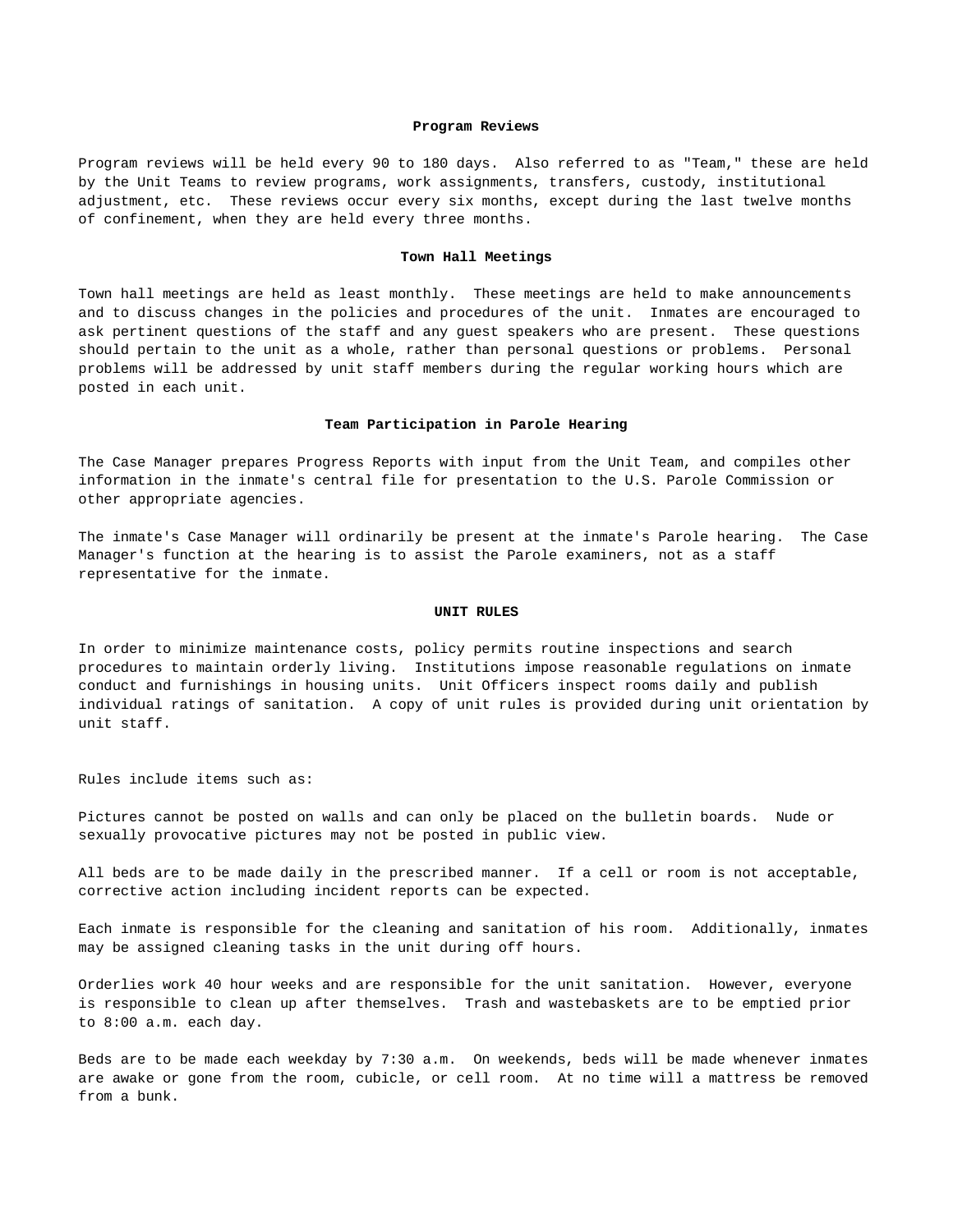Showers are available every day, but inmates may not be in the shower during an official count. Food Service workers and others with irregular work shifts may shower during the day as long as showering does not interfere with the cleaning of the unit.

Steel-toed safety shoes must be worn to work, including orderly positions in the unit.

## **Wake-Up**

General wake-up for all inmates is 6:00 a.m. The Unit Officer will announce breakfast, when notified, by the Control Center. Inmates are given a reasonable amount of time to leave the unit if they desire breakfast. It is the inmate's responsibility to leave the unit for work. Late sleepers who are unable to maintain rooms or arrive at work on time are subject to disciplinary action.

## **Call-Out and Change Sheets**

The "Call-Out" is a scheduling system for appointments. The Call-Out issued each afternoon prior to the 4:00 p.m. count is for the following day. It is your responsibility to check for appointments on a daily basis; all scheduled appointments are to be kept. Failure to report to a Call-Out may result in disciplinary action.

The "Change Sheet," which is posted with the Call-Out sheet, is to be checked also. The Change Sheet will indicate any job change affecting you. Should you appear on the Change Sheet with a job change, the change will be effective the following work day (or day indicated on the sheet). Should you have difficulty in reading the Change or Call-Out sheets, consult your unit team or Unit Officer for assistance.

#### **Sanitation**

It is the inmate's responsibility to check his living area immediately after being assigned there and to report all damages to the Correctional Officer, Case Manager, Counselor, or Unit Manager. An inmate may be held financially liable for any damage to his personal living area.

Each inmate is responsible for making her bed in accordance with regulations before work call (including weekends and holidays when she leaves the area). Each inmate is responsible for sweeping and mopping her personal living area, removing trash, and ensuring it is clean and sanitary. Due to their combustible nature, cardboard boxes and other paper containers are not to be used for storage. Lockers must be neatly arranged inside and out and all shelving must be neat and clean.

Basic hygiene items are issued by R&D upon initial commitment. After that, inmates may purchase these items through the commissary.

## **PERSONAL PROPERTY LIMITS**

#### **Storage Space**

Storage space consists of an individual's locker. Locks may be purchased in the institution commissary. The amount of personal property is limited to those items which can be neatly and safely placed in the inmate's locker. This includes letters, newspapers, and the allotted number of books and magazines (five each). Under no circumstances will any materials be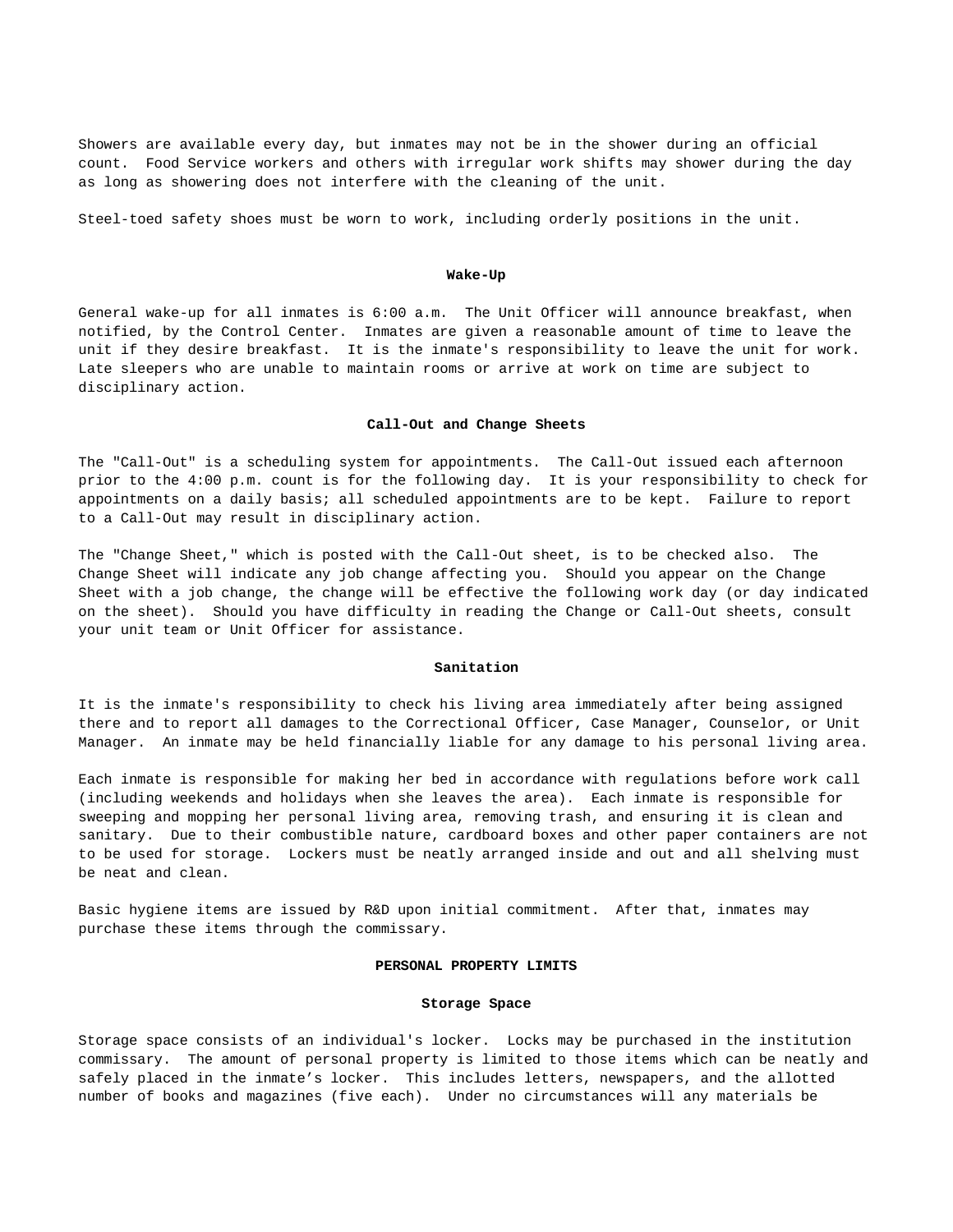accumulated to the point where they become a fire, sanitation, security, or housekeeping hazard. Inmates are allowed to purchase up to two clear plastic containers for storing items under their bunk.

## **Clothing**

Civilian clothing of any type (except athletic apparel) is not authorized. All clothing, except underclothing, is stamped with the inmate's name and number and are to be neatly stored in the individual locker. A limited number of personal sweatshirts and sweat pants may be purchased in the commissary. Individual wash cloths and towels are issued to inmates.

## **Legal Materials**

Inmates are allowed to maintain legal materials and supplies (not to exceed a locally established volume limit) in their locker. If necessary, an additional storage area for your legal material may be requested through the Unit Manager.

#### **Commissary Items**

The total value of an inmate's accumulated Commissary items (excluding special purchases) will be limited to the monthly spending limitations.

# **Radios and Watches**

An inmate may not own or possess more than one approved radio or watch at any time. Proof of ownership, through appropriate property receipts, will be required. No inmate property may have value exceeding \$100. Radios with a tape recorder and/or tape player are not authorized. Radios will be inscribed with the inmate's name and registration number by Commissary at the time of purchase. Only walk-man type radios are permitted and headphones are required at all times. While an inmate is in holdover status, she may not purchase, own, or possess a radio or watch. Inmates may not give any items of value to another inmate, i.e., radio, watch, sneakers, or Commissary items.

## **Jewelry**

Inmates may have a plain wedding band (without stones) and, with prior approval, a religious medal without stones.

## **Job Assignments**

The Unit Team is responsible for assigning inmate jobs in the institution. Upon medical clearance, inmates are ordinarily assigned to Food Service for a period of at least 90 days before being permitted to request a job change.

For those inmates who are not cleared for Food Service, an assignment will be made in the Mechanical Services Department unless medical restrictions prevent such placement. Work supervisors will be required to document unacceptable work performance over a period of at least two months before requesting an inmate be given a job change. During this two-month period, the work supervisor will be responsible for detailing the inmate to a less demanding job on the current job assignment with close supervision in an attempt to bring up the job performance level. The exception to the two-month period will be if the inmate's actions warrant an incident report, the inmate could be given a job change. This action will be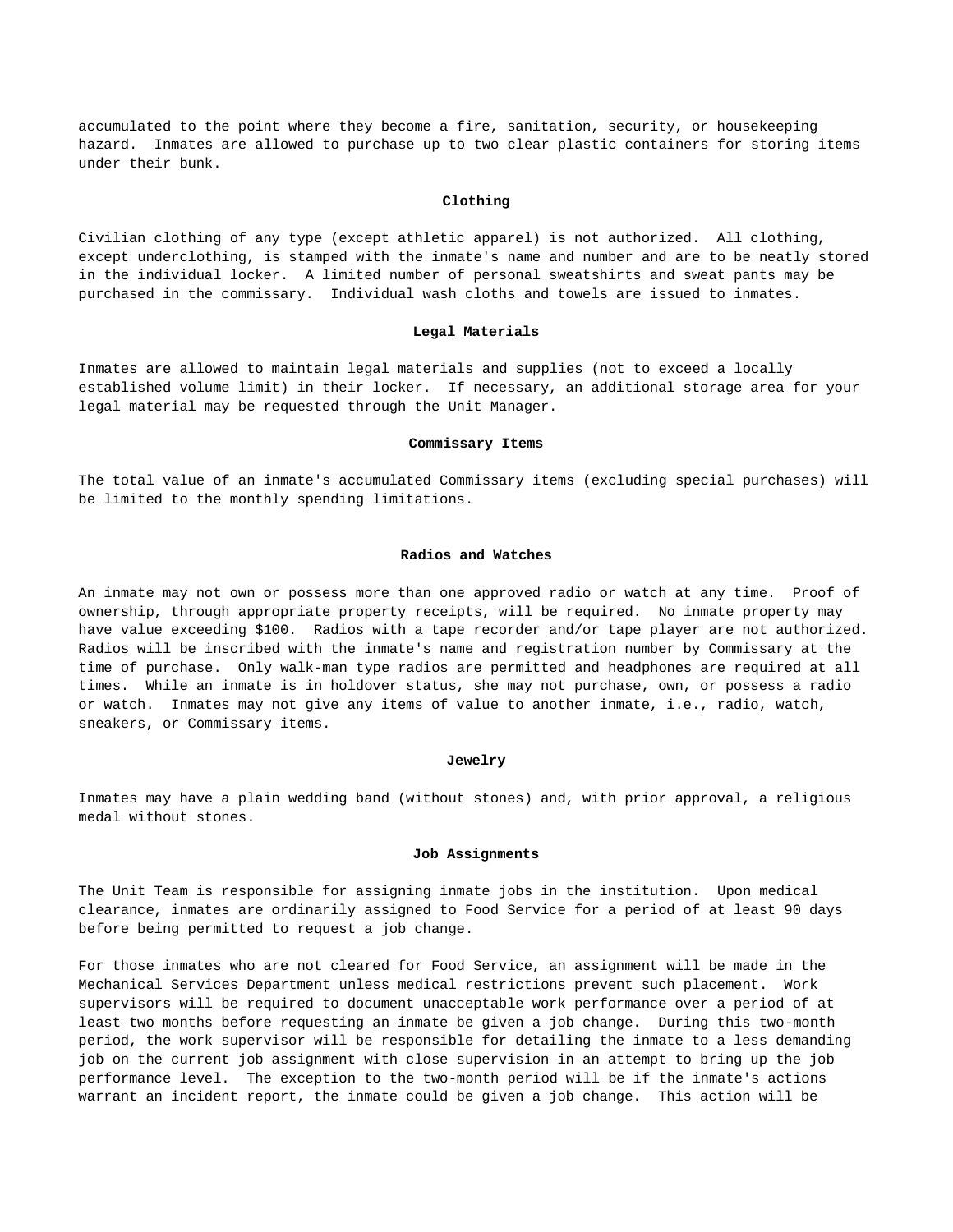forwarded to the Unit Manager upon the UDC action so an immediate job change can be made by the committee.

If an inmate is a new commitment case or medical transfer from another institution, he or she should not be assigned job responsibilities on their housing unit, with the exception of maintaining their living area, until their medical status has been determined. If an inmate is transferred to this institution as a non-medical case, he or she may be required to complete cleaning tasks on the unit upon review of their case. However, the inmate will not receive compensation for those tasks.

#### **CASE MANAGEMENT**

#### **Escorted Trips**

Bedside visits and funeral trips may be authorized for inmates when an immediate family member is seriously ill, in critical condition, or has passed away. Depending on the inmate's custody classification, one or two correctional officers will escort the inmate. All expenses will be paid by the inmate, except for the first eight hours of each day that the employee is on duty.

#### **Central Inmate Monitoring System**

The Central Inmate Monitoring System (CIMS) is a method for the Bureau's Central and Regional Offices to monitor the transfer, temporary release and participation in community activities of inmates who pose special management considerations. Designation as a CIMS case does not, in and of itself, prevent an inmate from participating in community activities. All inmates who are designated as CIMS cases will be so notified by their Case Manager. Inmates in this category who apply for community activities, should apply in ample time to allow the institution to obtain necessary clearances from the appropriate areas.

## **Inmate Financial Responsibility Program**

Working closely with the Administrative Office of the Courts and the Department of Justice, the Bureau administers a systematic payment program for court-imposed fines, fees, and costs. All designated inmates are required to develop a financial plan to meet their financial obligations. These obligations may include: special assessments imposed under 18 USC 3013, court-ordered Restitution, fines and court costs, judgments in favor of the U.S., other debts owed the federal government and other court-ordered obligations (e.g., child support, alimony, other judgments). Institution staff assist in planning, but the inmate is responsible for making all payments required, either from earnings within the institution or from outside resources. The payment plan is to be commensurate with the inmate's ability to pay, which includes the totality of his financial resources.

The inmate must provide documentation of compliance and payment. If an inmate refuses to meet these obligations, the inmate may not receive performance pay above the maintenance pay level. The status of any financial plan will be included in all progress reports and will be considered by staff when determining security/custody level, job assignments, eligibility for community activities and institution program changes. The U.S. Parole Commission will also review financial responsibility progress at parole hearings.

## **Incoming Publications**

The Bureau permits inmates to subscribe to and receive publications without prior approval.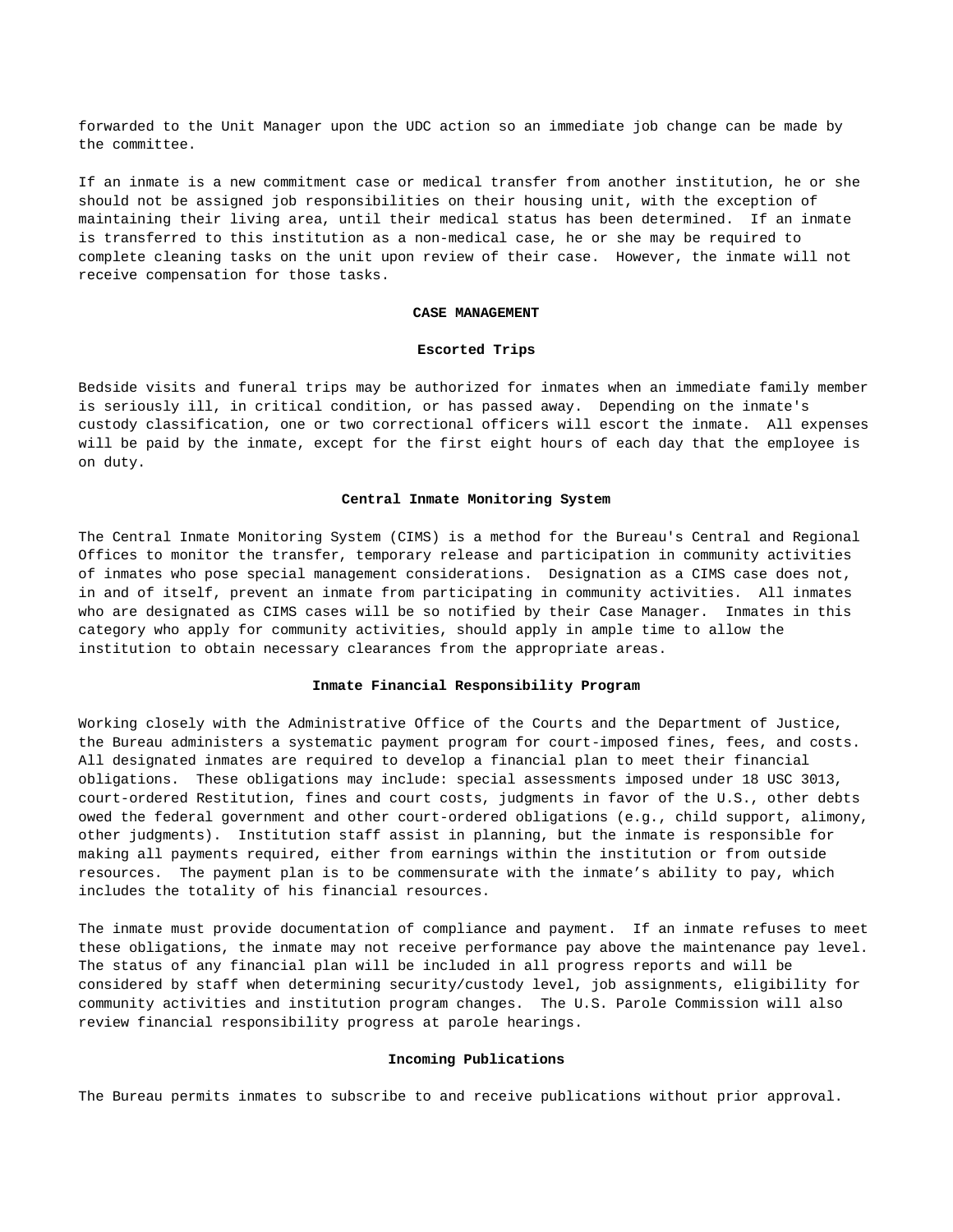The term "publication" means a book, single issue of a magazine or newspaper, or materials addressed to a specific inmate, such as advertising brochures, flyers and catalogs.

An inmate may receive soft-cover publications (paperback books, etc.) from any source. An inmate may receive hardcover publications only from a publisher or a book club. Accumulation of publications will be limited to five magazines and five books. The Unit Manager may allow more space for legal publications upon request.

The Warden will reject a publication if it is determined to be detrimental to the security, order, or discipline of the institution, or if it might facilitate criminal activity. Publications which may be rejected by the Warden include, but are not limited to, publications which meet one of the following criteria:

It depicts or describes procedures for the construction or use of weapons, ammunition, bombs, or incendiary devices.

It depicts, encourages, or describes methods of escape from correctional facilities, or contains blueprints, drawings, or similar descriptions of Bureau of Prisons' institutions.

It depicts or describes procedures for the brewing of alcoholic beverages or the manufacturing of drugs.

It is written in code.

It depicts, describes, or encourages activities which may lead to the use of physical violence or group disruption.

It encourages or instructs criminal activity.

It is sexually explicit material.

By its nature or content poses a threat to the security, good order, or discipline of the institution.

## **Freedom of Information**

The Privacy Act of 1974 forbids the release of information not deemed Public Information from agency records without a written request by, or without the prior written consent of the individual to whom the records pertain, except for specific instances. All formal requests for access to records about another person and/or agency record other than those pertaining to themselves (including Program Statements and Operations Memoranda) shall be processed through the Freedom of Information Act, 5 USC 552.

## **Inmate Access to Central Files**

An inmate may request **review** of the disclosable portions of his central file (plus Presentence Report and/or Summary) prior to the individual's parole hearing or upon written request to Case Manager.

## **Inmate Access to Other Documents**

An inmate can request access to the "Non-Disclosable Documents" in her central file and medical file, or other documents concerning herself that are not in his central file or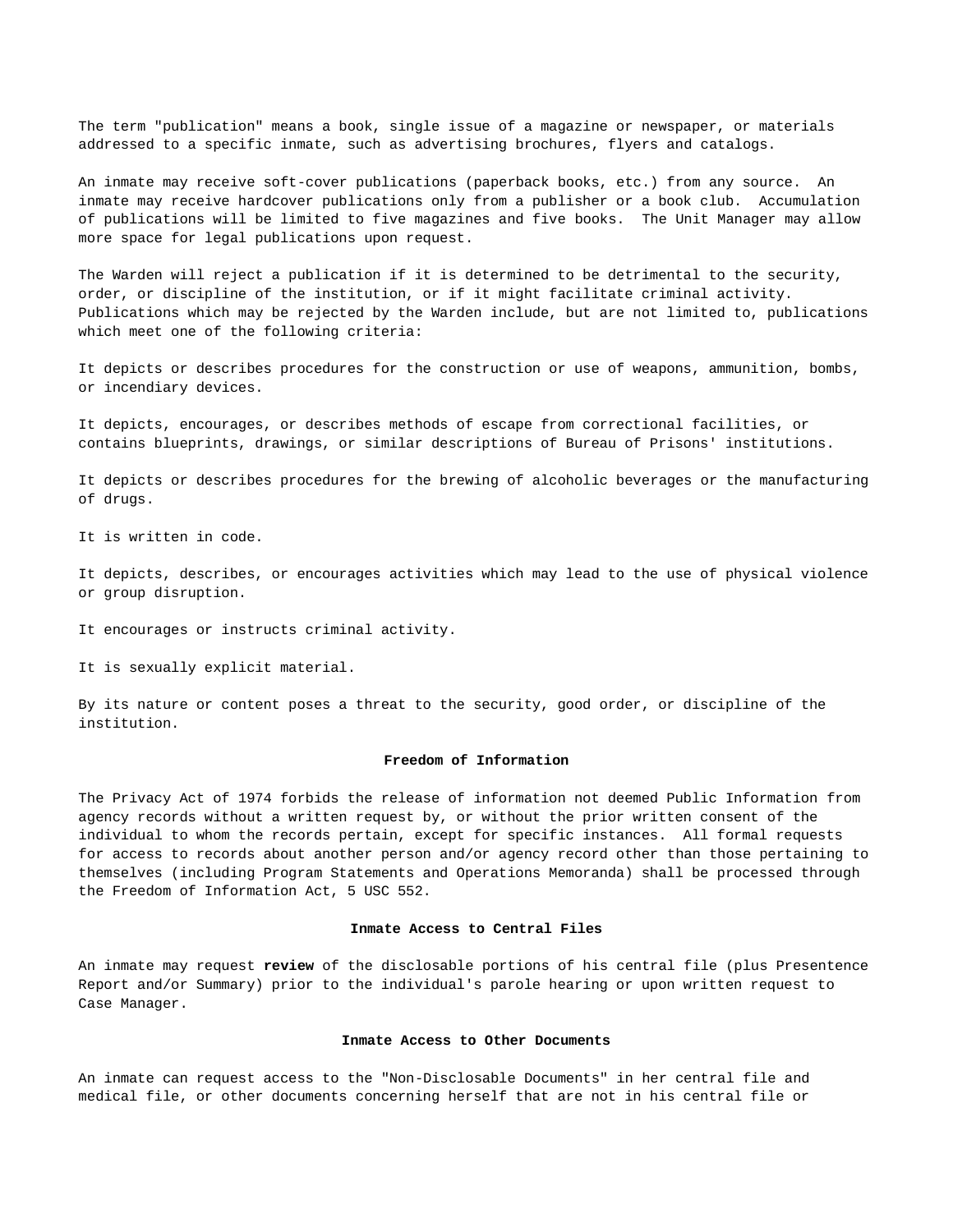medical file, by submitting a "Freedom of Information Act Request" to the Director of the Bureau of Prisons, Attention: FOI Request. Such a request must briefly describe the nature of records wanted and approximate dates covered by the record. The inmate must also provide his or her registration number and date of birth for identification purposes.

A request on behalf of an inmate by an attorney for records concerning that inmate will be treated as a "Privacy Act Request" if the attorney has forwarded an inmate's written consent to disclose materials. If a document is deemed to contain information exempt from disclosure, any reasonable part of the record will be provided to the attorney after the deletion of the exempt portions.

## **Fines and Costs**

In addition to jail time, the court may impose a committed or non-committed fine and/or costs. "Committed fines" means the inmate will stay in prison until the fine is paid, the inmate makes arrangements to pay the fine, or qualifies for release under the provision of Title 18 USC, Section 3569 (pauper's oath). Non-committed fines have no condition of imprisonment based on payment of fines or costs. Payment for a non-committed fine or cost is not required for release from prison or transfer to a contract Community Corrections Center. Inmates may also be assessed the costs of their incarceration for the first year.

#### **Release Preparation**

SCP Lexington recognizes an inmate's preparation for release begins when the inmate is initially committed to the custody of the Bureau of Prisons. The Release Preparation Program (RPP) is intended to provide an opportunity for inmates to have their release needs effectively identified and considered for the establishment of release plans. Your unit team will begin addressing your release plans with you during your initial program review (team) and each team thereafter. They will make recommendations concerning areas which will assist you in addressing your personal release plans. However, you must remember, it is your plan, not your unit teams. Your unit team is here to assist you in planning for your release from prison, not to plan your release for you. The institution offers a wide variety of educational programs, drug abuse prevention, self-help groups, counselor groups, faith-based groups, and individual psychology sessions to assist you while you are establishing your release plan.

#### **Release Planning**

## **Halfway House Transfers**

Inmates who are nearing release and need assistance in obtaining a job, residence, or other community resources, may be transferred to a community corrections program.

The Bureau's Community Corrections Branch within the Correctional Programs Division, supervises services provided to offenders housed in contract facilities and participating in specialized programs in the community. The Residential Reentry Manager (RRM) links the Bureau of Prisons with the U.S. Courts, other federal agencies, state and local governments, and the community. Located strategically throughout the country, RRM's are responsible for developing and maintaining a variety of contract facilities and programs, working under the supervision of the appropriate Regional Administrator.

Community programs have three major emphases: residential community-based programs provided by community corrections centers and local detention facilities, programs that provide intensive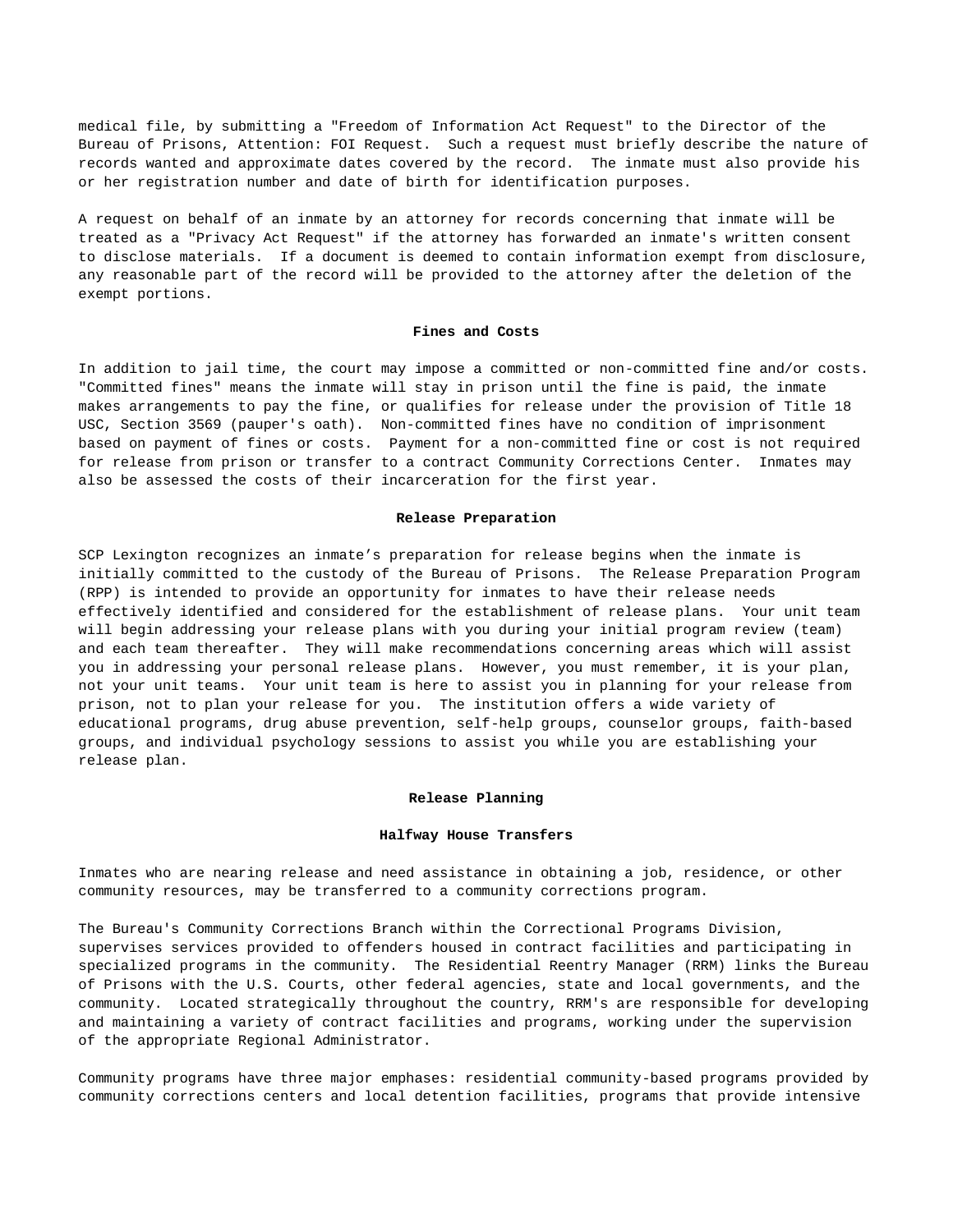nonresidential supervision to offenders in the community, and programs that board juvenile and adult offenders in contract correctional facilities.

## **INMATE SYSTEMS**

Bureau Policy requires all sentences will ordinarily be computed within 30 days of an inmate's arrival at the designated institution. Jail Time is time spent in federal custody prior to the date the federal sentence is imposed. Once the inmate has been sentenced, the jail time ends and the computation begins, providing the inmate is remanded to custody. No time is given for time on bond.

Detainers are documents sent to the Warden from another law enforcement agency with a request that this document be lodged as a detainer. This document could be a complaint, information, indictment, or warrant. It could also be a judgement and commitment order from the state if the inmate has been convicted and sentenced on state charges. You may request disposal of an untried indictment under the Interstate Agreement on Detainers Act (IAD).

You will need to send an Inmate Request to Staff Member form (Cop-Out) to the Records Office, requesting that Records Office start this process. Non-member states are Louisiana and Mississippi, which means you cannot file the IAD in those states.

Statutory good time is automatically earned if your sentence is six months or longer and your **offense** was committed **prior to November 1, 1987.** The amount of SGT depends on your length of sentence. It ranges from five days to ten days per month.

Good Conduct Time is automatically earned if your sentence is more than one year and if your offense occurred on or after November 1, 1987. It is earned at the rate of 54 days for each year incarcerated.

Extra Good Time is awarded for working. This good time is awarded to you if it is **submitted by your work supervisor** and your **offense was committed before November 1, 1987.** Industrial good time is automatic once you start to work in UNICOR. Both good times are earned at the rate of three days per month for the first 12 months, in EGT status, and five days per month for any month thereafter.

Your incoming and outgoing mail is processed by the institution Mail Room staff. All outgoing inmate mail must have inmate's committed name, register number, unit, Federal Medical Center Satellite Camp (no abbreviations), P. O. Box 14525, Lexington, KY 40512. Failure to do so will result in the mail being returned to sender. Place your outgoing general correspondence in the unit mail box, located in each unit. Mail placed in this box can be sealed unless it is inmate to inmate correspondence. This mail can only be addressed to a legal body such as Congressmen, the President, Attorneys, Parole Officials, news media, etc.

Commercially published information or materials which contain sexually explicit information or materials or features nudity are not allowed to be received from any source.

Most unauthorized items received in your incoming mail will be returned to sender. You will be notified, if contraband was received and returned. Types of contraband include, but are not limited to, stationary items, double backed (Polaroid) photos, stamps and stamped items, sexually explicit photos, body hair, plant shavings, drugs, etc.

Newspapers and hardback books must be sent from the publisher or bookstore. Limit of five. All inmates may have money placed in an account. A United States Postal money order is the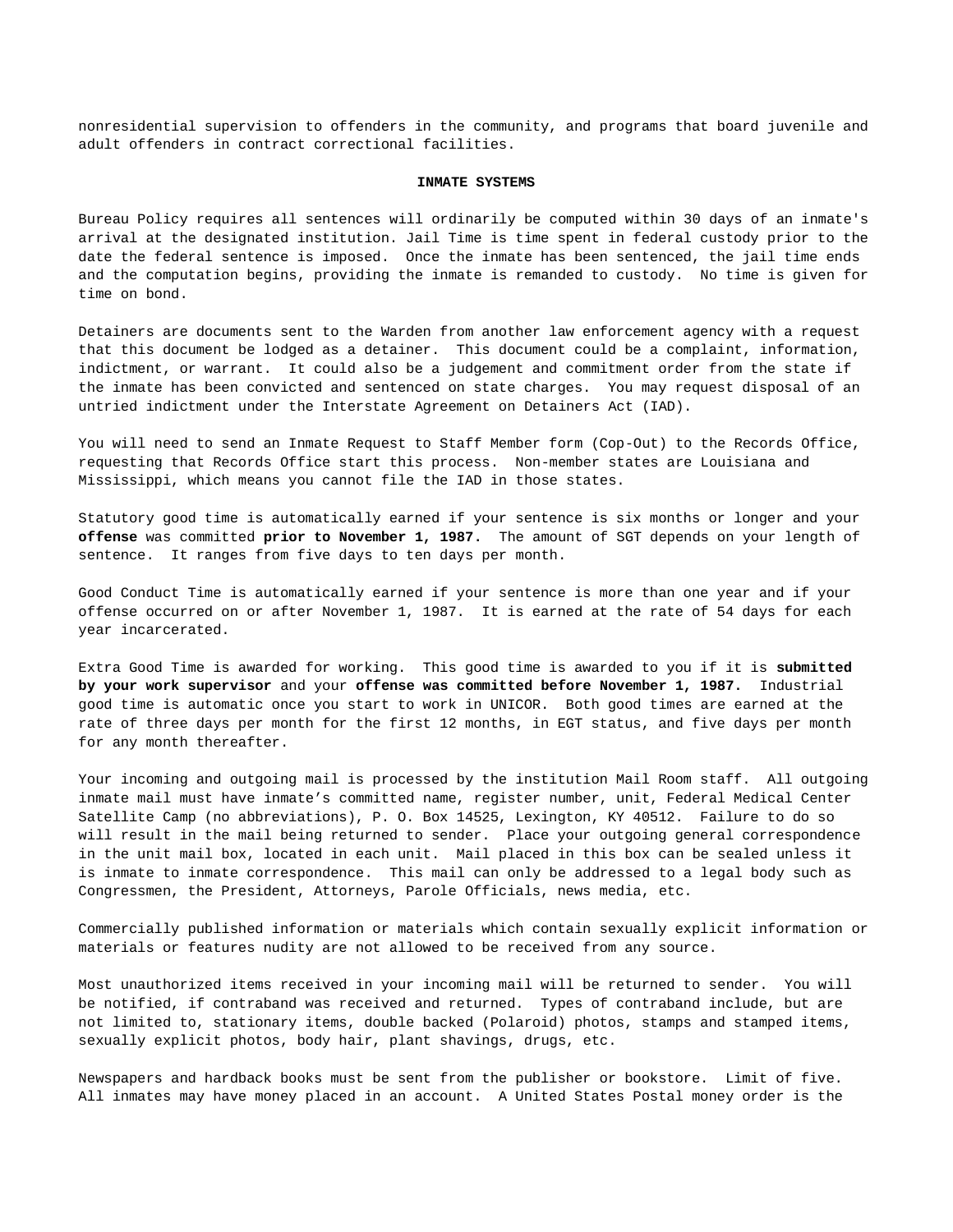safest and recommended method. Postal money orders, domestic money orders, government checks and Western Union money grams require three days to clear. Personal checks require 30 days to clear.

Only negotiable instruments are to be sent to this address. ALL OTHER ITEMS (I.E., LETTERS, PHOTOS) WILL BE DESTROYED.

Money items must be mailed to:

Federal Bureau of Prisons **Insert Valid Committed Inmate Name Insert Inmate Eight-Digit Register Number** Post Office Box 474701 Des Moines, Iowa 50947-0001

Regular correspondence mailing address:

Committed Name, Register Number Federal Medical Center Satellite Camp Atwood Hall P. O. Box 14525 Lexington, KY 40512-4525

Certified Mail is opened, listed in a log book in the Mail Room, and is signed for by unit staff. Unit staff will deliver the mail to the inmate.

## **Special Mail**

"Special Mail" is a category of correspondence which may be sent out of the institution unopened and unread by staff, which includes correspondence to: President and Vice President of the United States, U.S. Department of Justice (including Bureau of Prisons), U.S. Attorneys' Offices, Surgeon General, U.S. Public Health Service, Secretary of the Army, Navy, or Air Force, U.S. Courts, U.S. Probation Officers, Members of the U.S. Congress, Embassies and Consulates, Governors, State Attorneys General, Prosecuting Attorneys, Directors of State, Departments of Corrections, State Parole Commissioners, State Legislators, State Courts, State Probation Officers, other federal and state law enforcement officers, attorneys, and representatives of the news media.

Special Mail also includes mail received from the following: President and Vice-President of the United States, Attorneys, Members of U.S. Congress, Embassies and Consulates, the U.S. Department of Justice (excluding the Bureau of Prison), other federal law enforcement officers, U.S. Attorneys, State Attorneys' General, prosecuting attorneys, Governors, U.S. Courts and State Courts.

Legal Mail must be clearly marked as such - "Special Mail - Open only in the presence of inmate". This marking must be on the front of the envelope. Mail and will be opened in your presence. There is an illustration folder on each unit relating to what is and is not legal mail, both incoming and outgoing. If you have a question, contact your unit staff. These items will be checked for physical contraband and for qualification as special mail; the correspondence will not be read or copied if the sender has accurately identified himself/herself on the front of the envelope and clearly indicates that the correspondence is special mail only to be opened in the presence of the inmate. Without adequate identification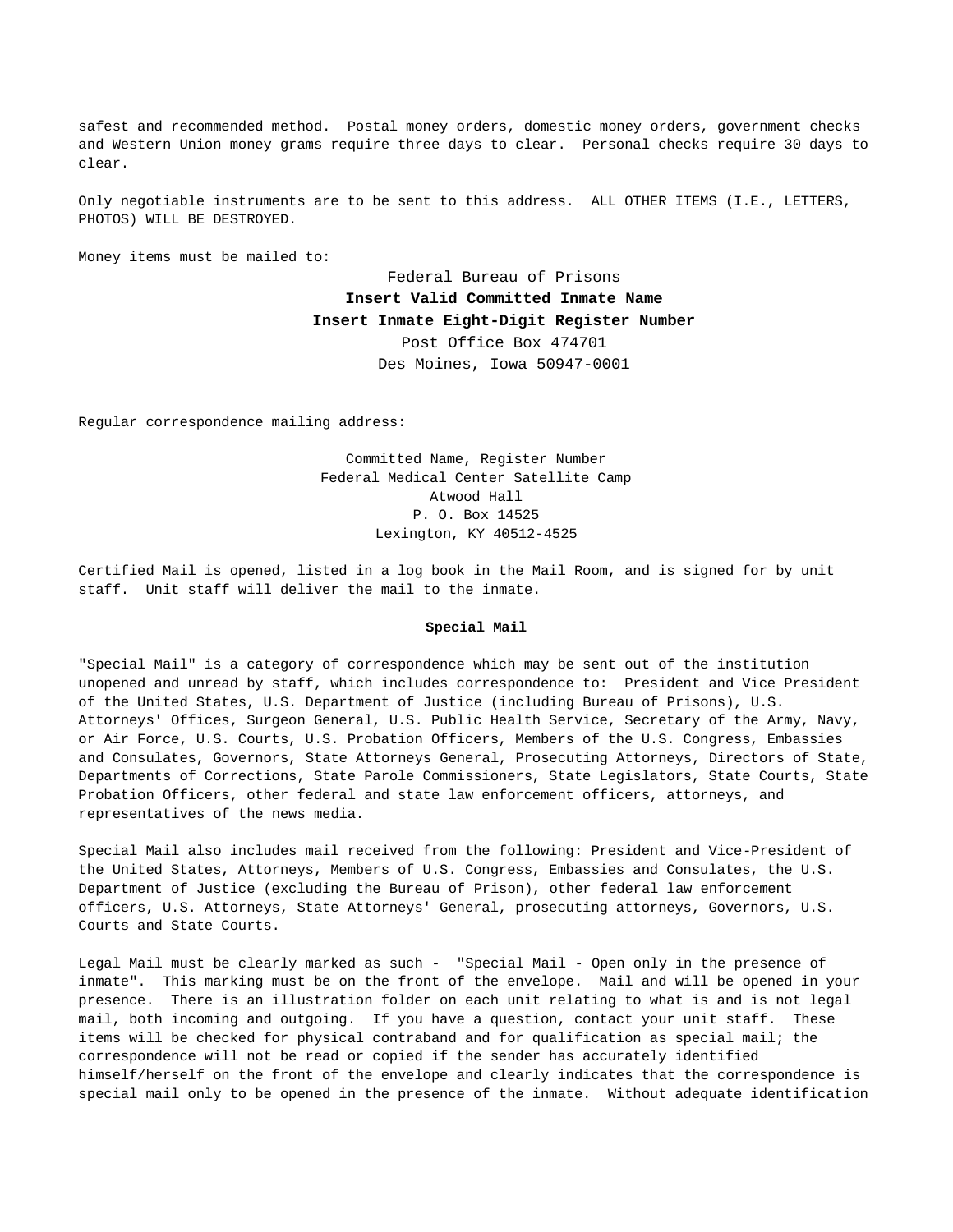as Special Mail, the staff may treat the mail as general correspondence. In this case, the mail may be opened, read, and inspected. No Postage Due mail is accepted. Stamps are purchased from the commissary. All postage is paid for by stamps.

# **Inmate Correspondence with Representatives of the News Media**

An inmate may write through Special Mail procedures to representatives of the news media, if specified by name or title. The inmate may not receive compensation or anything of value for correspondence with the news media. The inmate may not act as a reporter, publish under a byline, or conduct a business or profession while in Bureau custody.

Representatives of the news media may initiate correspondence with an inmate. Correspondence from a representative of the news media will be opened, inspected for contraband, for qualification as media correspondence, and for content which is likely to promote either illegal activity or conduct contrary to regulations.

## **Correspondence Between Inmates**

An inmate may be permitted to correspond with an inmate confined in another penal or correctional institution. This is permitted if the other inmate is either a member of the immediate family, or is party in a legal action (or witness) in which both parties are currently involved. The following additional limitations apply:

Such correspondence may always be inspected and read by staff at the sending and receiving institutions (it may not be sealed by the inmate).

The Unit Manager must approve the correspondence if the inmate is housed in a federal facility. The Chief Executive Officer at both institutions must approve the correspondence if the inmate is housed in a non-federal facility.

## **Rejection of Correspondence**

The Warden may reject correspondence sent by or to an inmate if it is determined to be detrimental to the security, good order, discipline of the institution, protection of public, or if it facilitates criminal activity. Examples include: Matter which is non-mailable under law or postal regulations. Information of escape plots, of plans to commit illegal activities, or to violate institution rules.

Direction of an inmate's business (prohibited act 408). An inmate may not direct a business while confined. This does not; however, prohibit correspondence necessary to enable an inmate to protect property or funds that were legitimately his or hers at the time of his confinement. For example, an inmate may correspond about refinancing a mortgage for his home or sign insurance papers; however, the inmate may not operate (for example) a mortgage or insurance business while confined in the institution.

## **Notification of Rejection**

The Warden will give written notice to the sender concerning the rejection of mail and the reasons for rejection. The sender of the rejected correspondence may appeal the rejection. The inmate will also be notified of the rejection of correspondence and the reasons for it. The inmate also has the right to appeal the rejection. The Warden shall refer the appeal to a designated officer other than the one who originally disapproved the correspondence. Rejected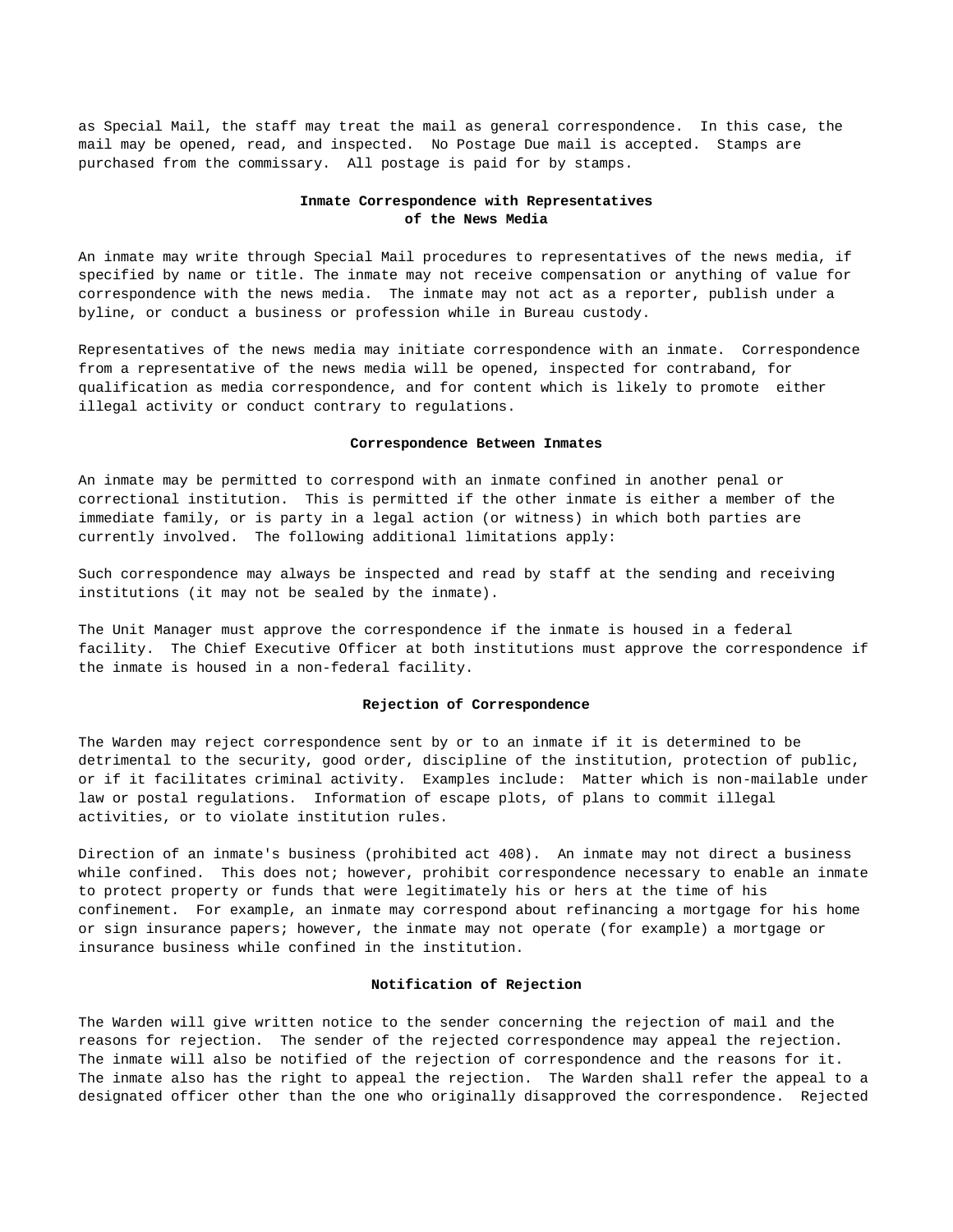correspondence ordinarily will be returned to the sender.

## **Change of Address/Forwarding of Mail**

The Mail Room will provide inmates with change of address cards required by the U.S. Post Office. These cards are given to inmates who are being released or transferred to notify correspondents of a change of address. A Bureau change of address form will also be completed by the inmate upon his departure and forwarded to the institution Mail Room. This form will be maintained there for a period of 30 days for the purpose of forwarding all general mail (as opposed to Special Mail, which will still be forwarded after 30 days). Any general mail received after 30 days will be returned to sender.

#### **HEALTH SERVICES**

The overall Bureau health care delivery system includes local medical facilities and the medical referral centers. On-site emergency medical care is available 24 hours a day, seven days a week.

#### **Sick-Call**

Sick-call at SCP Lexington is offered four days/week (Monday through Friday), except for Wednesdays and holidays; however, emergencies will be seen at anytime. In order to obtain a sick-call appointment, you must report to the Central Clinic from 6:30 a.m. - 6:45 a.m. Patients will be assessed and those with non-emergency chronic problems may be given an appointment at a later time. The Central Clinic is a restricted access area, and inmates without appointments or institution passes are considered "Out of Bounds," and disciplinary action may be taken.

After your complaint has been addressed during the sick-call sign-up process, your health care needs will be evaluated by a health care provider. You will then be placed seen within a time frame based on your health care needs.

Only medical emergencies will be seen after normal sick call hours. A staff member **must** contact the medical staff for their approval prior to your arrival in the Central Clinic. A medical emergency is a condition that threatens life, limb, or sight. It is **not** a house call for a minor problem that can wait until sick-call.

## **Physical Examinations**

If you are a new commitment to the Federal Bureau of Prisons, you will receive a physical examination within 14 days of arrival. Inmates under age 50 can **request** a physical examination every two years, those over 50 can **request** a physical examination annually. At a minimum of two months prior to being released, you may request a physical examination; however, if you had a physical within less than one year of your release date, we will not do another.

## **Pharmacy**

There are designated times for "pill line," and these times are posted outside the pharmacy window. Inmate identification is required to pick up medication. Weekend and holiday pill line times are different than on the weekdays.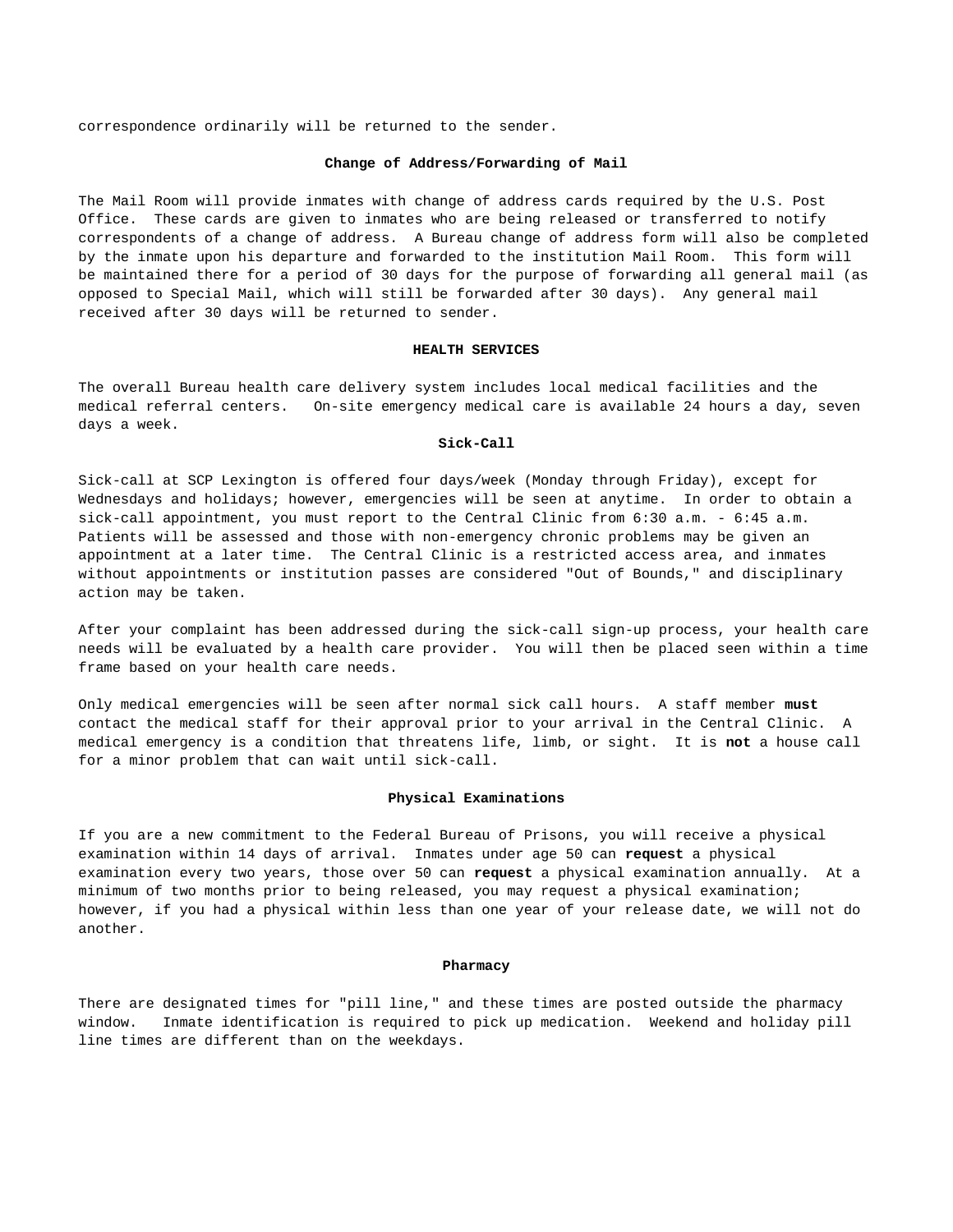#### **Health**

Release of medical information is handled under the rules of the Privacy Act and BOP Policy. This information may be requested from the Health Information Management Department. This is to be done by submitting a cop-out stating the information you need.

All patients are strongly encouraged to complete medical release of information forms to expedite arrival of outside medical records to aid in their medical evaluation(s) and treatment. These forms can be obtained in the Clinic at the Satellite Camp. A staff member will assist in the appropriate completion and processing of these forms.

Release of institution medical record information must meet guidelines set forth in the Privacy Act. This can be detailed via Cop-Out to medical records, hospital administration, or the attorney advisor. Inmate reviews of medical records must meet specified criteria and can be detailed via Cop-Out to Health Information Management.

## **HIV/AIDS**

You will receive current information about infectious diseases during your orientations. This will include BOP policies, information regarding HIV testing, as well as additional information about tuberculosis and hepatitis.

The Hepatitis B vaccination is available for those working in the following areas: plumbing, hospital, dental, laundry, central clinic, sewage treatment, icp's, barbers, recycling, orderlies on HCU and CWN, physical therapy, and the wheelchair shop.

#### **Medical Restrictions**

Medical restrictions are limitations placed on activities by the Medical Department for medical reasons. These restrictions are placed for a specified period of time. It is your responsibility, if you have medical duty limitations, to renew them prior to their expiration.

If you arrive at this institution with medical restrictions, it is your responsibility to have these renewed upon arrival. This can be accomplished through sick-call and/or cop-out system.

## **Medical Clearance**

Medical clearance for return to the referring institution is completed by the medical staff after completion of medical treatment or refusal of medical treatment, if appropriate. Once medical clearance is given, the medical summary is sent to your unit team to process necessary paperwork for return to your parent institution.

#### **Refusal of Medical Treatment**

All patients have the right to refuse any medical treatment offered or recommended as part of informed consent. If you refuse recommended medical tests or treatment, this will be documented. You will be asked to sign a Refusal of Treatment form which explains the possible consequences and complications of such a refusal. If you refuse to sign this form, staff members will sign this form attesting to your refusal to sign.

Diagnostic procedures relating to potential communicable diseases such as, but not limited to, tuberculin tests, chest x-rays, urethral smear, serology for syphilis, or blood specimens for hepatitis are mandatory for the protection of the other inmates and staff. Refusal of such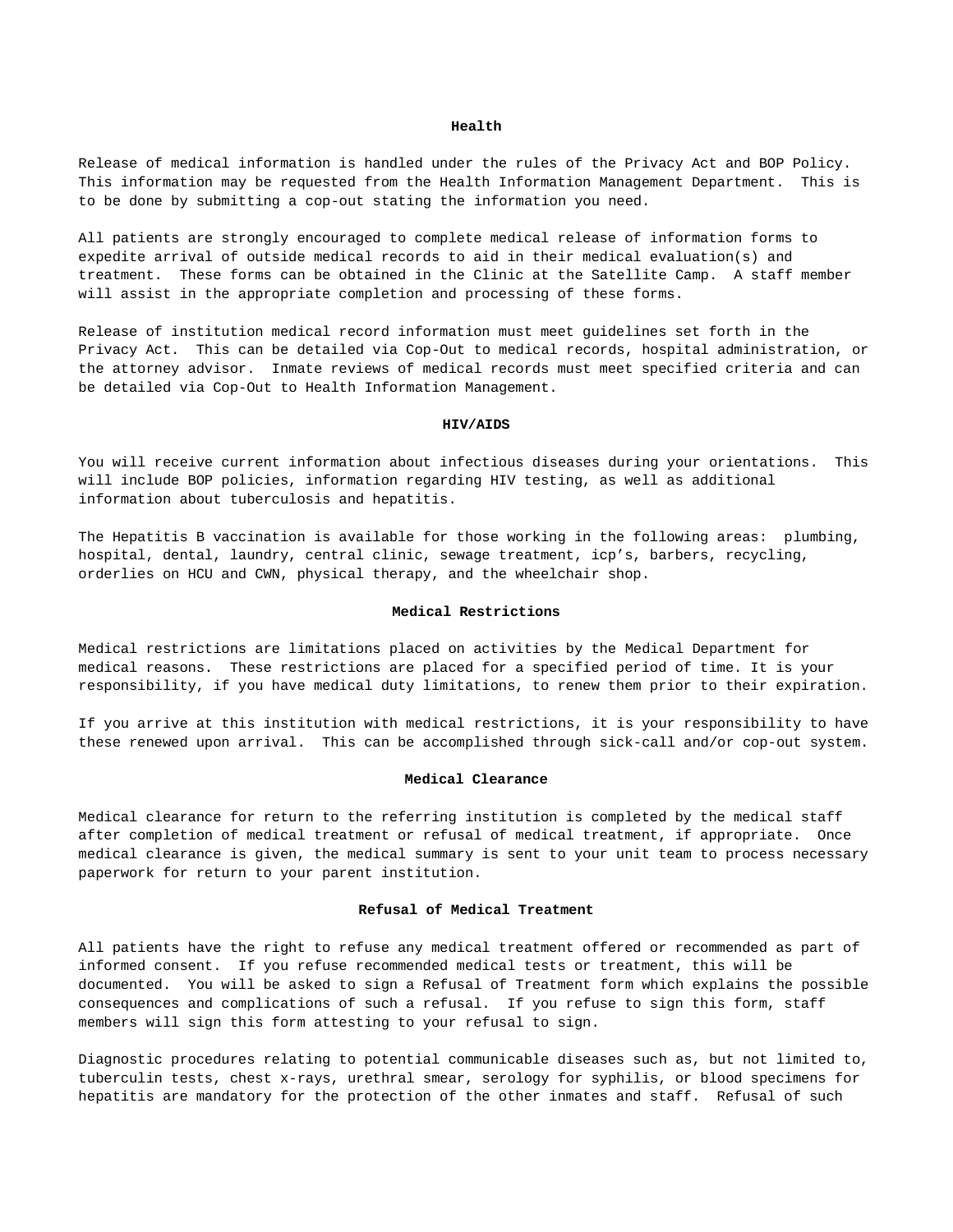diagnostic procedures will require you to be medically isolated from the general population for an appropriate period of time to be determined by the Clinical Director. You have the responsibility to be counseled regarding the possible ill effects that may occur as a result of your refusal. You also accept the responsibility to sign the treatment refusal form.

#### **Health Care Rights and Responsibilities**

While in the custody of the Federal Bureau of Prisons, you have the right to receive health care in a manner that recognizes your basic human rights. You are expected to accept the responsibility to respect the basic human rights of your health care providers.

You have the right to health care services, based on the local procedures at your institution. Health services include medical sick-call, dental sick-call and all support services.

You have the right to be offered a "Living Will", or to provide the Bureau of Prisons with "Advance Directives" that would provide the Bureau of Prisons with instructions if you are admitted, as an inpatient, to a hospital in the local community, or the Bureau of Prisons.

You have the right to participate in health promotion and disease prevention programs including education regarding infectious diseases.

You have the right to know the name and professional status of your health care providers.

You have the right to be treated with respect, consideration and dignity, and privacy for examinations.

You have the right to be provided with information regarding your diagnosis, treatment, and prognosis.

You have the right to timely, appropriate pain prevention and pain management.

You have the right to obtain copies of certain releasable portions of your health record.

You have the right to address any concerns regarding your health care to any member of the institution staff including your physician, the Health Services Administrator, members of your unit team, and the Warden.

You have the right to receive prescribed medications and treatments in a timely manner, consistent with the recommendations of the prescribing health care provider.

You have the right to be provided healthy and nutritious food.

You have the right to be instructed regarding a healthy choice when selecting your food.

You have the right to request a routine physical examination, as defined by BOP policy. If you are under the age of 50, once every two years, over the age of 50, once a year.

You have the right to dental care as defined in BOP policy, to include preventive services, emergency and routine care.

You have the right to a safe, clean and healthy environment, including smoke free living areas.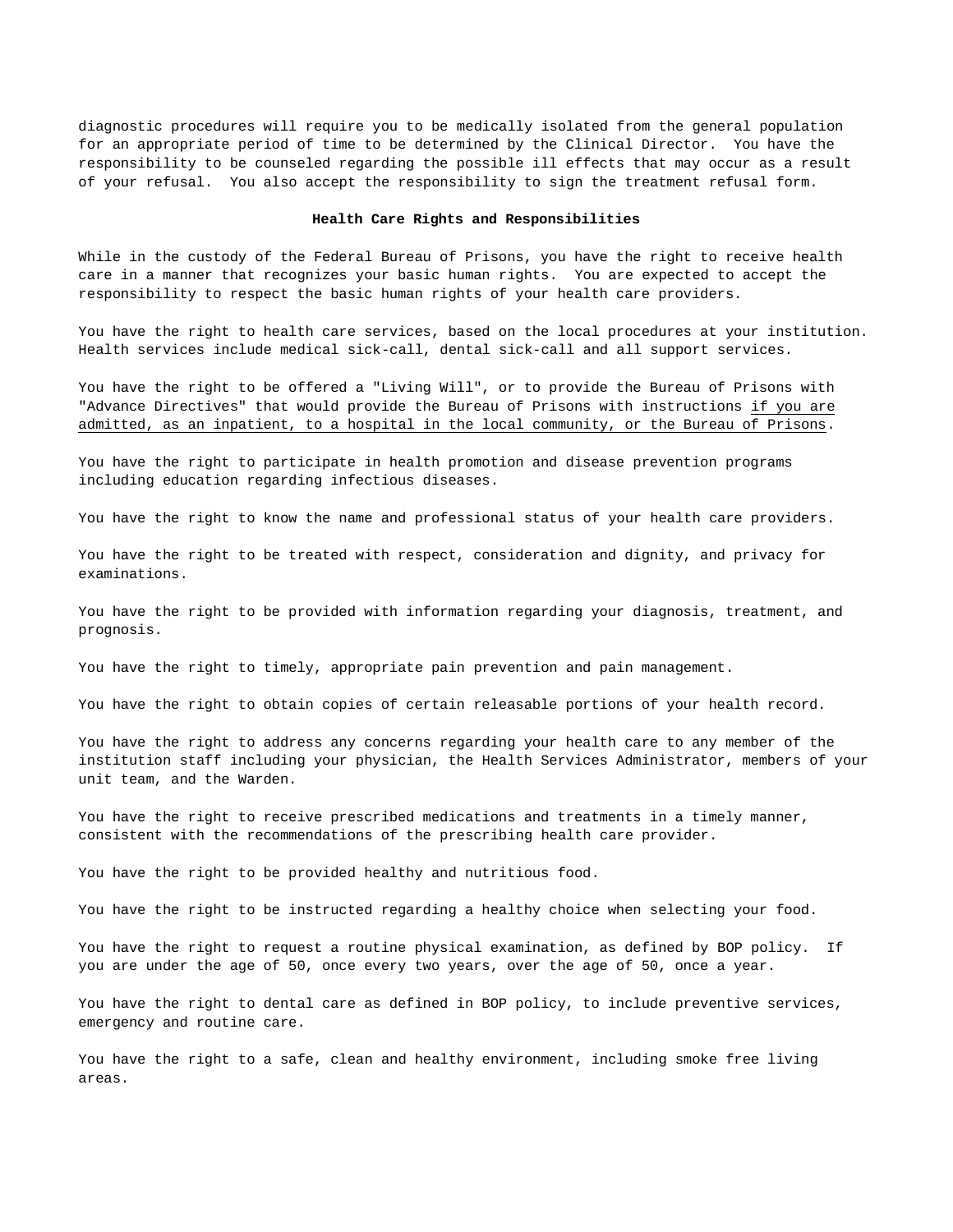You have the right to refuse medical treatment in accordance with BOP policy. Refusal of certain diagnostic tests for infectious diseases can result in administrative action for surveillance and prevention.

You have the responsibility **to** comply with the health care policies of your institution. You have the responsibility to follow recommended treatment plans that have been established for you by institution health care staff, to include proper use of medications, proper diet and following all health related instructions with which you are provided.

You have the responsibility to provide the Bureau of Prisons with accurate information to complete this agreement.

You have the responsibility to maintain your health and not to endanger yourself, or others, by participating in activities that could result in the spreading or contracting of an infectious disease.

You have the responsibility to respect these providers as professionals and follow their instructions to maintain and improve your overall health.

You have the responsibility to treat staff with respect and dignity.

You have the responsibility to keep this information confidential.

You have the responsibility to work with clinicians to develop a pain management plan.

You have the responsibility to comply with security procedures.

You have the responsibility to be familiar with the current policy to obtain these records.

You have the responsibility to address your concerns in the accepted format, such as the Inmate Request to Staff Member form, open houses or the accepted inmate grievance procedures.

You have the responsibility to eat healthy and not abuse or waste food or drink.

You have the responsibility to maintain your oral hygiene and health.

You have the responsibility to notify medical staff you wish to have an examination.

You have the responsibility to comply with prescribed treatments and follow prescription orders. You have the responsibility not to provide any other person your medication or other prescribed item.

You have the responsibility to be counseled when refusing a medical treatment regarding the possible ill effects that may occur as a result of your refusal. If treatment is refused, you also have the responsibility to sign the treatment refusal form.

You have the responsibility to maintain cleanliness and safety in consideration of others. This is a non-smoking facility and you have the responsibility to maintain that standard.

#### **Inmate Co-Payment Program**

All inmates have access to Bureau health care services. The Bureau will charge a co-pay fee for inmate requested visits to health care providers. Inmates will not be denied access to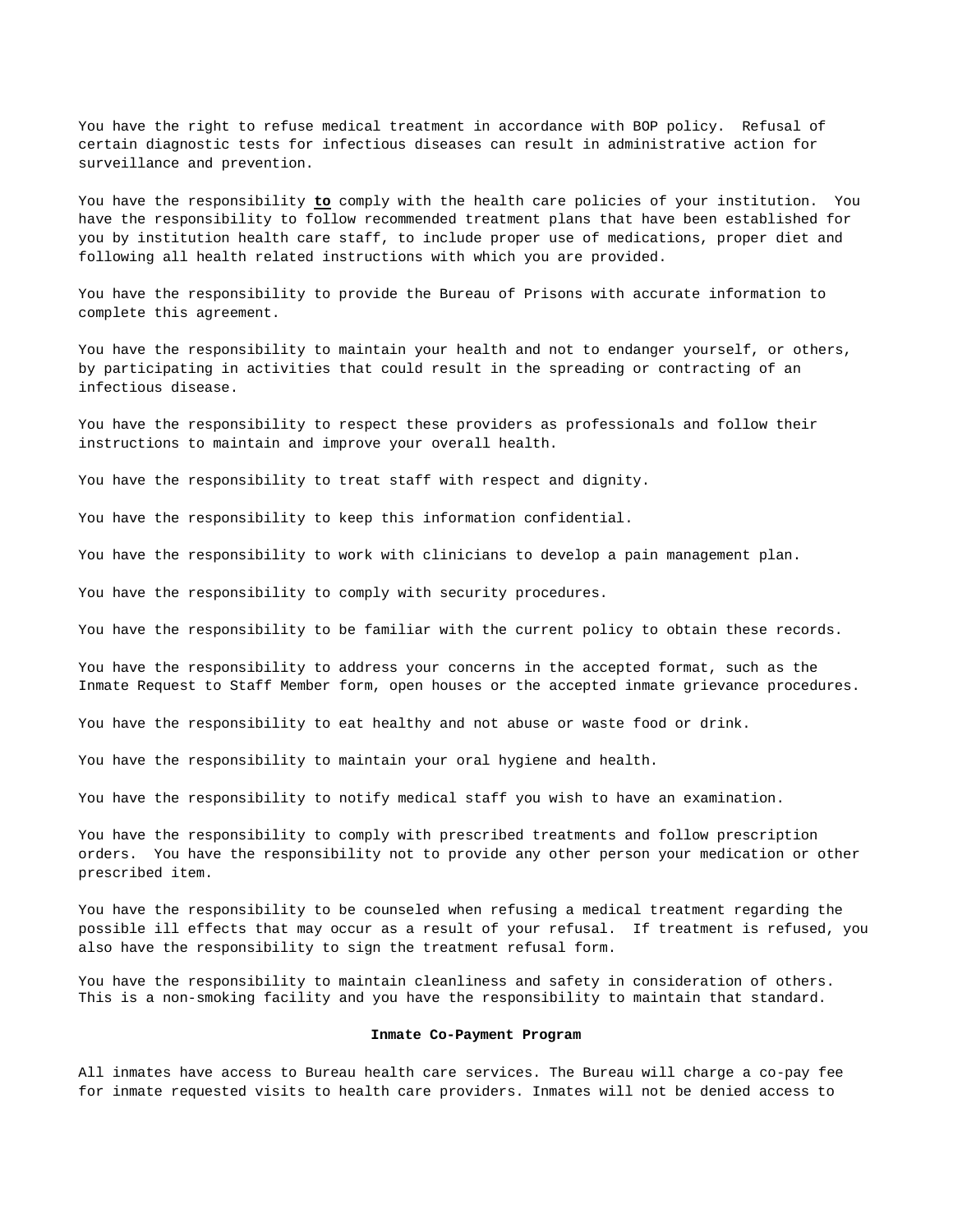necessary health care because of an inmate's inability to pay the co-pay fee. Inmates assigned to in-patient status at the Medical Referral Centers (MRC) are exempt from a co-pay fee. Inmates designated to an MRC, who are assigned medical or psychiatric out-patient status, will be charged a co-pay fee for inmate requested visits not directly related to their primary diagnoses.

Services provided without fees. We will not charge a fee for:

- a. Health care services based on staff referrals;
- b. Staff-approved follow-up treatment for a chronic
- condition;
- c. Preventive health care services;
- d. Emergency services;
- e. Prenatal care;
- f. Diagnosis or treatment of chronic infectious diseases;
- g. Mental health care; or
- h. Substance abuse treatment.]

Examples of health care services based on staff referrals, follow-up treatment for chronic conditions, and preventive health care include, but are not limited to:

- \* Blood pressure monitoring;
- \* Glucose monitoring;
- \* Insulin injections;
- \* Chronic Care Clinics;
- \* Testing for tuberculosis;
- \* Vaccinations;
- \* Wound care; and
- \* Patient education, etc.

APPEALING THE FEE. [§ 549.73 You may seek review of issues related to health service fees through the Bureau's Administrative Remedy Program.

## **Reduction in Sentence (Compassionate Release)**

A Reduction in Sentence (Compassionate Release) is considered for an inmate who is terminally ill (life expectancy of one year or less) and/or who is severely debilitated. Requests for consideration can be initiated by the inmate's family or by the inmate submitting an Inmate Request to Staff (Cop-Out) to the institution's Bioethics Committee Chairperson.

## **Administrative Remedy Program**

There may come a time when you are unhappy with the medical care you are receiving. You should attempt to informally resolve the issue with your healthcare provider first. In the event you are unsatisfied, you should attempt to informally resolve the issue in person or via Inmate Request to Staff with the Health Services Administrator (HSA) at mainline on Fridays. In the event you are unsatisfied with the HSA's response, you may seek the review of issues related to your medical care through the Bureau's Administrative Remedy Program.

## **Dental Clinic**

Most inmate dental problems are handled on site and specialty dental consultation is available on a limited as needed basis, at the discretion of the Chief Dental Officer.

Urgent dental care evaluation is available thru Dental Sick Call (tooth aches/abscesses, broken fillings, broken dentures, etc.). Sign up for Dental Sick Call is Monday, Tuesday,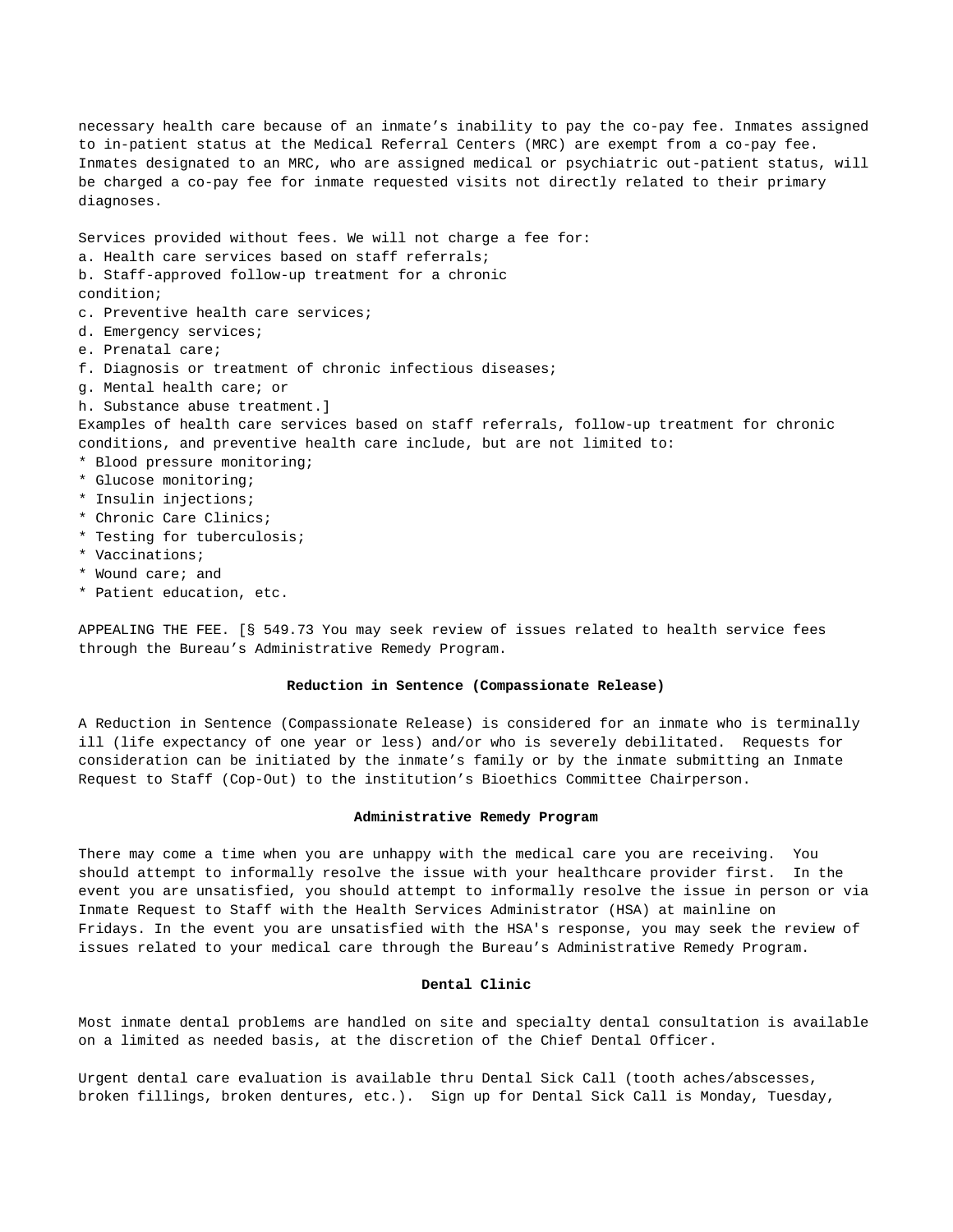Wednesday and Thursday from 6:30 a.m. to 6:45 a.m. at the Central Clinic building. Inmates with urgent dental conditions that arise outside of normal hours should see the Physician Assistant on Duty for evaluation.

Routine dental care is provided on a space available basis (fillings, dental cleaning, dentures, etc.). Inmates that desire routine care should submit a Cop-Out to the Dental Department and those inmate names will be added to the Dental Department waiting list. Routine dental treatment is rendered on a first come first serve, space available basis and inmates are to watch the Call-Out for times and dates of appointments. Routine questions about individual dental care issues should also be addressed to the Dental Department using the Cop-Out. Oral hygiene items (dental floss, tooth brushes, etc.) can be purchased at the commissary.

The Dental Department also has some limited space in Vocational Training Programs for Dental Assistants sponsored by the Department of Labor. Inmates desiring information about or interested in participation in those programs should submit an Inmate Request to Staff Member to the Dental Department.

## **EDUCATION AND RECREATION PROGRAMS**

Education programs available at the institution include General Education Development (GED), post secondary educational opportunities, and vocational training programs. The department is here for your benefit. Please take advantage of the opportunities offered.

The General Education Development Program (GED) is an opportunity for those individuals who have not completed their high school education to do so. FMC Lexington is an official GED testing center. Congress has mandated the Bureau of Prisons to implement the provisions of the 1994 Violent Crime Control and Law Enforcement Act (VCCLEA) and the Prison Litigation Reform Act (PLRA). The Laws mandate participation in the literacy program until attainment of 240 hours of satisfactory classroom attendance or a GED credential. Failure to participate fully in the program will affect Good Conduct Time (GCT). Those in need of a GED will be tested on the Adult Basic Learning Exam (ABLE) and then placed on the waiting list until an opening is available in an individual GED class. Through the use of classroom instruction, you will have the opportunity to prepare for the GED exam. An inmate without a GED or verified high school diploma is not promotable above pay grade 4.

The Parenting program provides classes in fundamental parenting skills. The program is designed to assist incarcerated inmates in maintaining positive relationships with their children.

The Education Department maintains a Leisure and Law Library. The Leisure Library has numerous books available for circulation and reference. The Law Library provides access via the Electronic Law Library for law cases, policy statements, institution supplements and other materials. Legal materials may be printed at \$.15 per page. Services for the blind are offered in conjunction with the State of Kentucky for the Blind and Lexington Blind Rehabilitation Center.

#### **LIBRARY HOURS**

Monday - Friday 8:30 a.m. to 7:30 p.m. Saturday - Sunday 12:30 p.m. to 7:30 p.m.

The Recreation Department offers both indoor and outdoor recreation programs as well as leisure time activities which range from individual arts and crafts programs such as painting,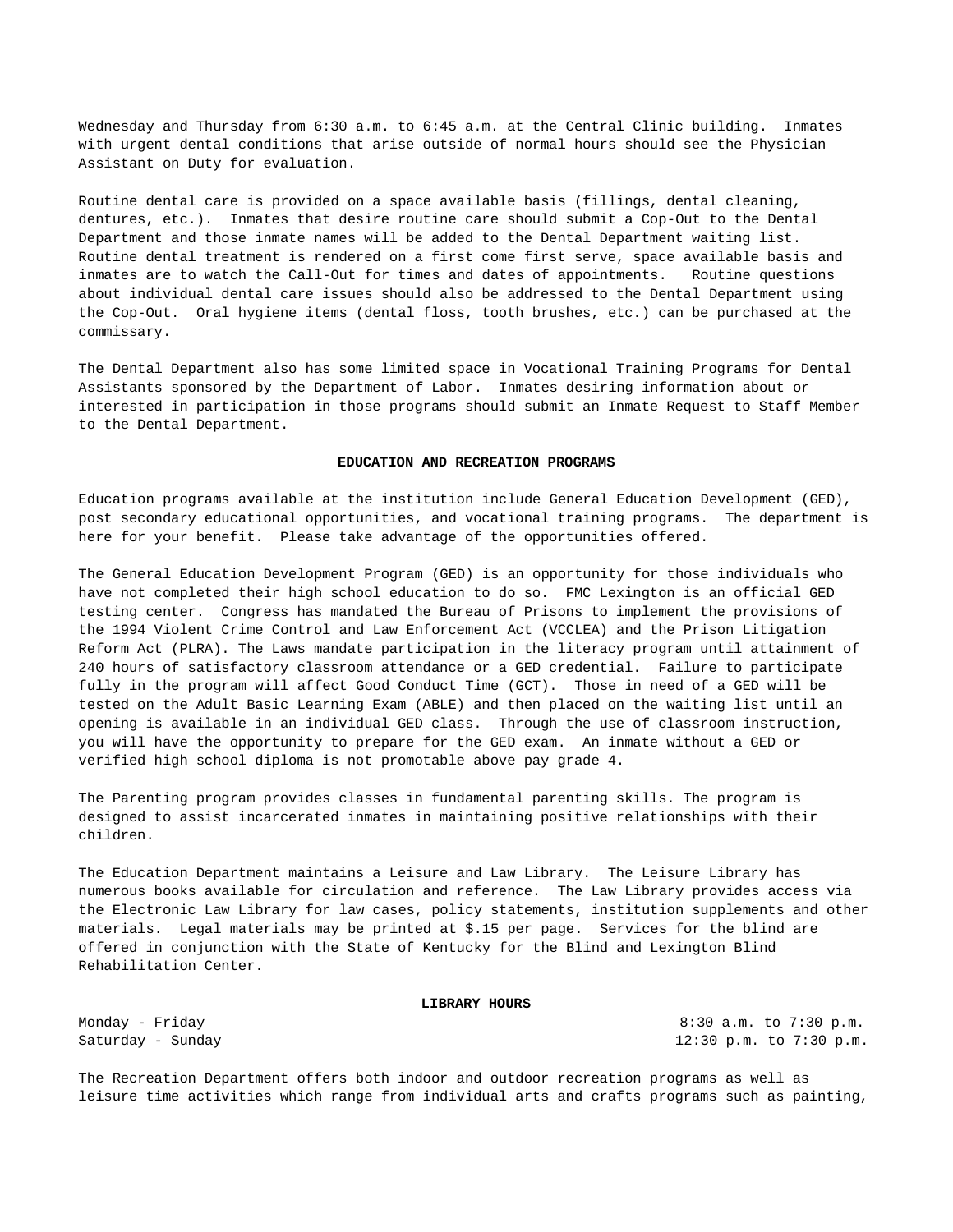ceramics, leather crafts to intramural team sports such as softball, basketball, volleyball, and horseshoes.

Wellness programs are also offered for those interested in physical fitness and weight reduction. They include walking for wellness, and circuit training classes such as Yoga, Pilates, Zumba, Hip-Hop ABS, and Limited Mobility.

Movies on video tape are rented weekly and shown in the Visiting Room for the general population.

Concerns or needs regarding recreation are to be addressed by utilizing a cop-out to the Recreation Department.

#### **CORRECTIONAL SERVICES**

#### **Counts**

At the Federal Medical Center Satellite Camp there are scheduled Official Counts at 12:00 Midnight, 3:00 a.m., 5:00 a.m., 4:00 p.m., and 9:00 p.m. On weekends and holidays there is a 10:00 a.m. official count. The 4:00 p.m. and 9:00 p.m. count is a "stand-up" count and the 10:00 a.m. count on weekends is also a "stand up" count. This means each inmate, unless unable to do so for verified medical reasons, is required to stand at the 4:00 p.m. and 9:00 p.m. weekday count and the 10:00 a.m. weekend count. All other unit counts you will stand next to, or be in your assigned bunk or bed. **Remember, there is absolutely no talking or movement during count. In addition, radios are to be turned off during count. When the count is complete you will be given instruction by the Unit Officer as to your activities.**

The only exception is when you are on an "out-count." When you are out-counted you will normally be on a work assignment requiring you to be outside your assigned unit at a specific count time. When on out-count, your supervisor, or the person responsible for your supervision, will instruct you as to the proper procedure for counting.

During each count the staff member is required to be certain an actual person is counted. For this reason you should not sleep or rest with covers or blankets covering your head.

## **Unit Census**

After the work call in the morning and after the noon meal, the Unit Officer is required to perform a census count of each unit. This officer must be presented with the inmate's name and number during these censuses. Inmates are to make their presence known to the staff member taking the census to assure proper accountability. If you do not belong in the unit and are discovered during the census, you can receive disciplinary action.

## **Institution Lock Down Census**

At any time a lock down census may occur and will be announced by staff on the public address system. In such instances, inmates will cease all movement and report to the closest staff member. You will give your name and number to this individual. There will be no movement to or from the area and any call-out will be re-scheduled. When the census is cleared, normal movement resumes.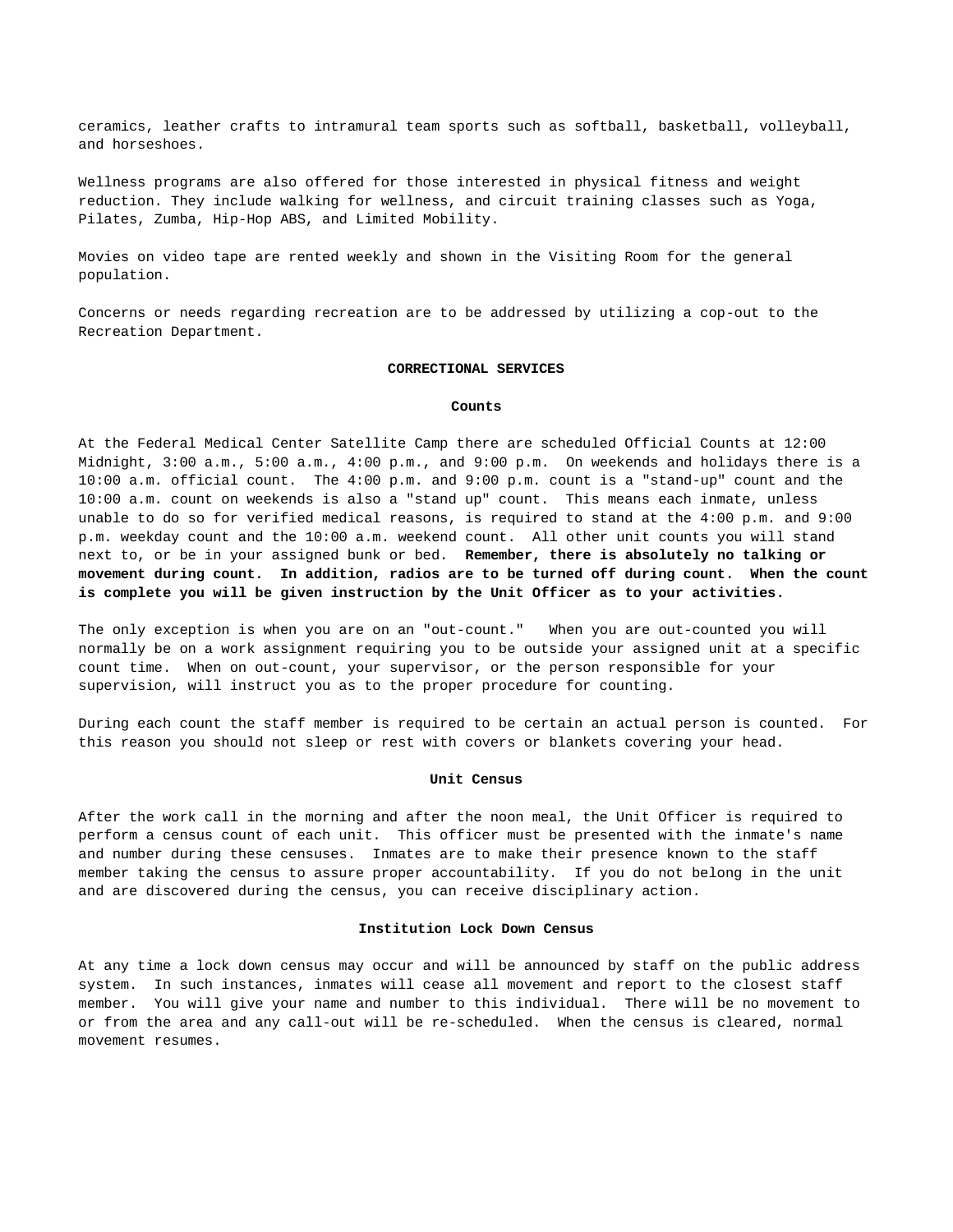## **Emergency Counts/Lockdowns**

Emergency Counts may be necessary for a number of reasons. When informed of an emergency count, inmates are to follow instructions given by staff immediately and without question.

#### **Drug Surveillance**

Inmates will normally be required to submit a urine specimen within a two-hour period. Failure to do so without a verifiable medical reason will be considered a refusal and the appropriate disciplinary actions will be taken. Inmates refusing to submit a urine specimen will have appropriate disciplinary action taken against them. A verbal refusal will result in a waiver of the two-hour time period, and disciplinary action may be implemented immediately.

#### **Telephones**

Telephone use at SCP Lexington, Kentucky is as follows:

6:00 a.m. to 11:30 p.m. Everyday

There will be only one telephone in use during the normal work day, Monday through Friday. Individual use of the telephone will not exceed fifteen minutes in length. Inmates line up outside of the chapel. Please be respectful of the inmates assigned to rooms on this alley. Inmates are limited to 300 telephone minutes per month, either collect or pay-as-you-go. No third party or credit card calls can be made on these lines. Any noted abuse of the telephone regulations will result in disciplinary action.

Telephones are to be used for lawful purposes only. Threats, extortion, etc., may result in prosecution and, if sustained, will result in administrative disciplinary action. All inmate telephones are subject to monitoring and recording. Inmates must request through the Unit Manager, to arrange an unmonitored attorney call.

It is expected that each inmate will handle his or her calls in such a manner which will allow equal use of the phones by all inmates. Telephones will not be used to conduct business transactions.

Institutional phones may not be used without permission of a staff member.

## **Attorney Phone Calls**

In order to make an unmonitored phone call between an attorney and an inmate, the inmate must follow procedures established by the institution and schedule the call through their unit team. Inmates will obtain a request form from the case manager for submission to the unit manager. Phone calls placed through the regular inmate phones are subject to monitoring.

## **Electronic Messaging**

Inmates are permitted to use computers to communicate with family and friends via electronic messaging during the following hours:

6:00 a.m. to 11:30 p.m. Everyday

Computers are used to add telephone numbers for use with the inmate telephone system, address information for labels for mailing correspondence, and inmate commissary information. Minutes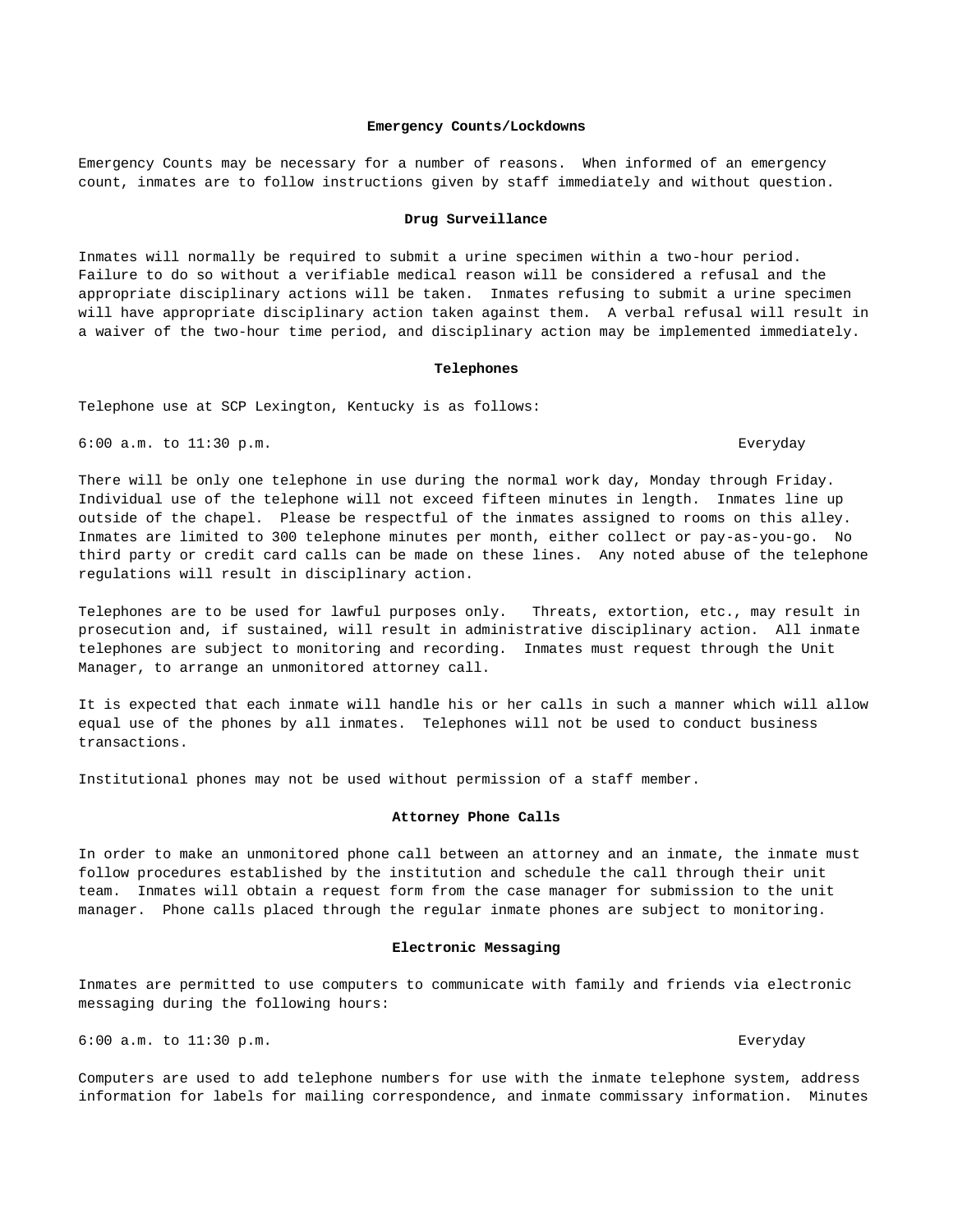are unlimited for electronic messaging, however, the cost is \$.05 per unit (minutes).

## **VISITING**

Inmates are encouraged to have visits in order to maintain family and community ties. All inmates may submit a visiting list to the Correctional Counselor for approval. Members of the immediate family (wife, children, parents, brothers, or sisters) will ordinarily be placed on the approved visiting list upon request from the inmate and after a review of their Pre-Sentence Investigation Report. A common-law spouse will usually be treated as an immediate family member if the common-law relationship has previously been established in a state which recognizes such a status. Other relations and friends may be approved after applicable criminal checks are accomplished. Requests for approval for additional visitors should be made to the Counselor at least three weeks in advance of the intended visit.

Holdovers and pre-trial inmates may be limited to immediate family on their visiting list.

All visits will begin and end in the visiting room. Kissing, embracing, and handshaking are allowed only upon arrival and departure. Inmates will be allowed a maximum of five visitors (including children).

Inmate patients in community hospitals may have visits. These visits must be approved by the Unit Team in advance.

Special exceptions and needs should be addressed to the Unit Team, with the Camp Administrator being the final approving authority.

Inmates participating in clergy visiting programs coordinated by the Religious Services Department will not have these visits count against the limit for regular visits. Attorney visits will be coordinated by the Unit Team. Requests for attorney visits will be made to the Unit Team.

## **Attorney Visits**

Attorneys will make advanced appointments for each visit. Attorneys are encouraged to visit during the regular working hours. However, visits from an attorney can be arranged at other times based on the circumstances of each case and available staff. Attorney visits will be subject to visual monitoring, but not audio monitoring.

During attorney visits, a reasonable amount of legal materials may be allowed in the visiting area with prior approval. Legal materials may be transferred during attorney visits, but is subject to inspection for contraband. This material will be treated in a similar manner as the special mail procedures described above. Inmates are expected to handle the transfer of legal materials through the mail as often as possible.

## **Visiting Hours**

Friday: 5:00 p.m. – 8:30 p.m. Saturday/Sunday/Holidays: 8:00 a.m. - 3:00 p.m.

# **Visiting Guidelines – Inmates**

Dress in the visiting room will be the work uniform including shirt, (gym/tennis type shoes or work boots.) The work coat is optional.

Inmates may wear an approved religious medallion; carry a handkerchief, comb/bush,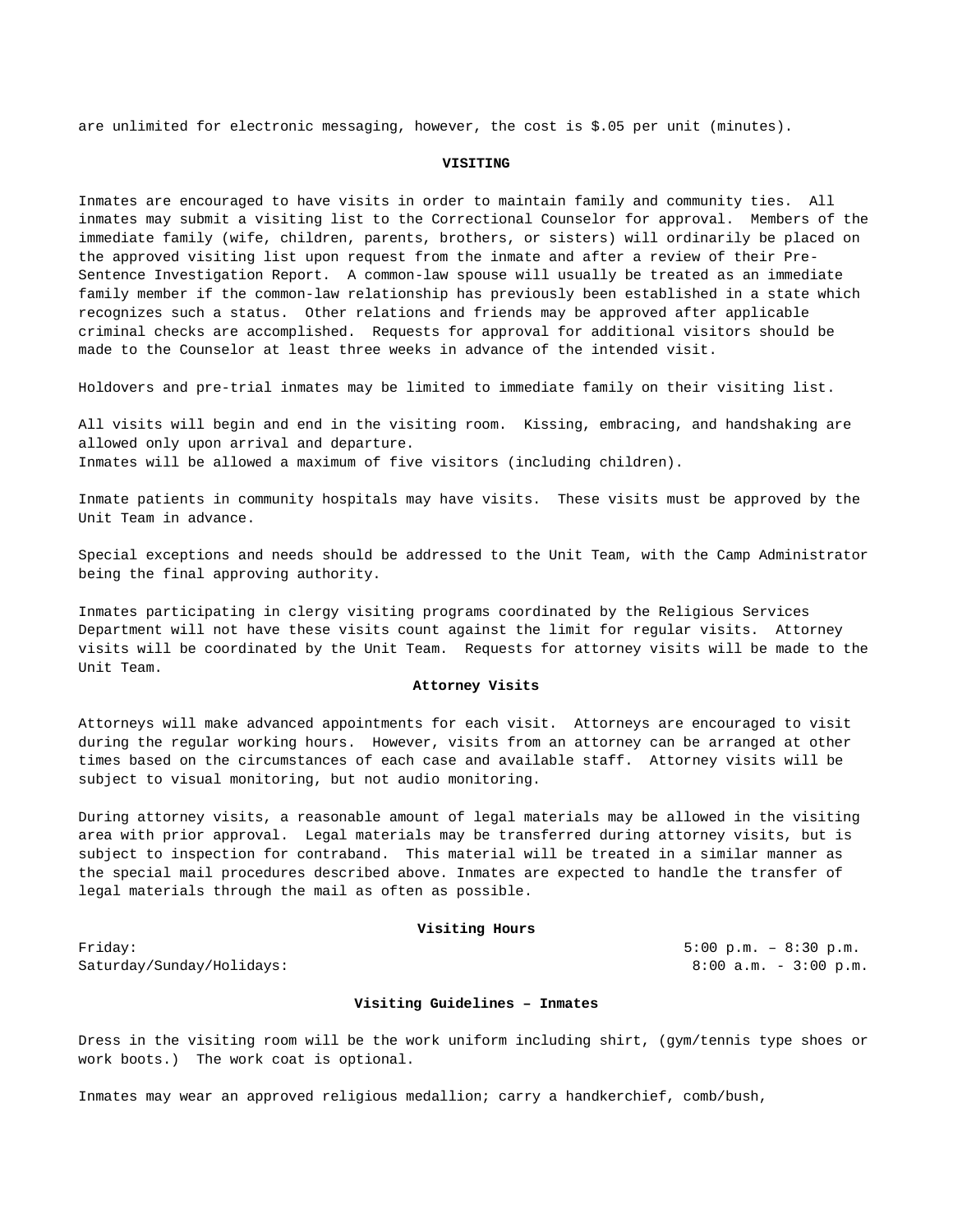prescription eyewear and a wedding band. Medication deemed necessary by medical staff will be authorized for visiting room use. The Visiting staff will maintain possession of the medication.

Appropriate conduct is required in the visiting room by inmates and visitors. Inmates will follow the instructions of the staff at all times. The Unit Team provides inmates with visiting guidelines to mail to prospective visitors. These guidelines are an attachment to the Institution Supplement on Visiting Regulations. This attachment provides inmates and visitors with a concise and handy reference concerning visiting regulations, times and other pertinent information.

## **Visiting Guidelines – Visitors**

Photo identification is required for visitors. These may include a State Driver's License or State ID Card, or two other forms of identification with photo, full names and signatures affixed. Birth Certificates are not considered proper identification. Persons without proper identification will not be permitted to visit.

Visitors must be properly dressed. Short shorts, halter tops and other clothing of a suggestive or revealing nature will not be permitted in the visiting room. Footwear must be worn by all visitors.

Visitors may be asked to submit to a search and will be checked with a metal detector. Visitors' purses, attorneys' briefcases, etc., will also be searched. Other personal articles belonging to visitors must be placed in lockers provided by the institution or left in their personal vehicles.

Visitors are permitted to bring money into the Visiting Room to purchase items from the vending machines. A reasonable amount of infant care items and/or sanitary napkins may be brought into the Visiting Room. No food may be brought into the visiting room, but vending machines are available.

Inmates are not allowed to receive coins, money or any object while in the visiting room. Money for commissary accounts should be sent through the mail, using a U.S. Postal Money Order.

No items may be exchanged in the Visiting Room without prior approval by the appropriate staff member.

When the visiting room becomes overcrowded, visits may be terminated in order to accommodate others wishing to visit.

Children under 16 years of age must be accompanied by an adult member of the family. Parents are to maintain control of their children at all times.

**It is a federal offense to introduce or attempt to introduce any article into, or upon the grounds of this institution, without the expressed consent of the Warden or authorized representative. You are prohibited from introducing narcotics, alcohol, firearms, or explosives onto the federal reservation. Any effort to circumvent or to evade these regulations may result in the denial of future visits. Any violation of federal laws will be referred to the appropriate agency. Also visitors need to know that persons and packages can be searched at any time at this facility.**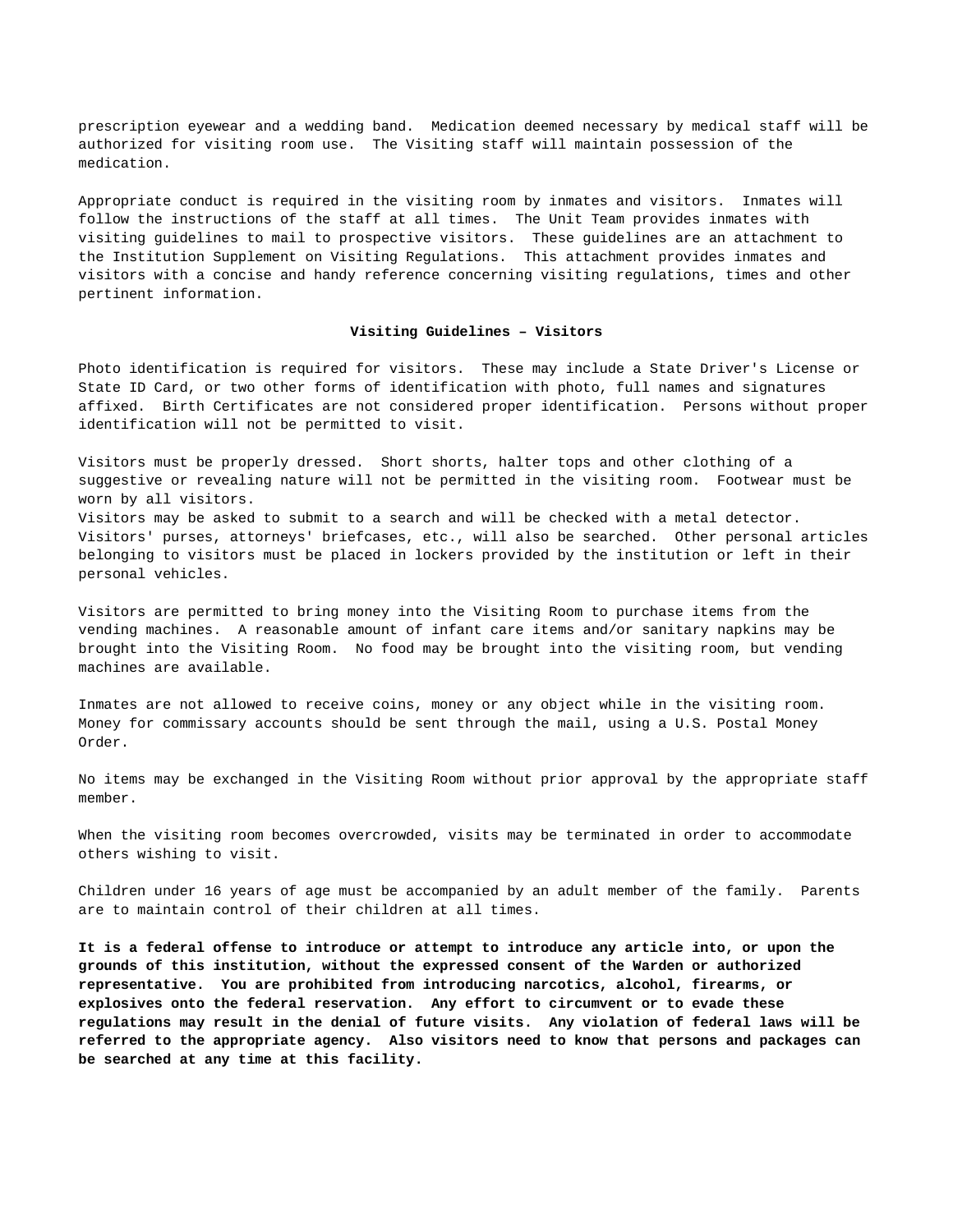# **DIRECTIONS TO THE SCP LEXINGTON, KY at the FEDERAL MEDICAL CENTER**

SCP Lexington, Kentucky, is located approximately seven miles north of Lexington on U.S. Highway 421 (Leestown Pike). To drive to SCP Lexington from Interstate 64 or 75, take exit 115 to Kentucky Highway 922 and proceed to Highway 4 (New Circle Road) drive west on New Circle Road to exit 7, and take Highway 421 North for approximately 4 miles. The institution is on the right and its location is well marked. Cab fare is approximately \$12. Motel and restaurant accommodations are readily available in the Lexington area.

Should visitors be spending the night in the Lexington area, the following is a short list of motels available: Best Western Days Inn Red Roof Inn Quality Inn Northwest 859-233-0561 Residence Inn by Marriot 859-231-6191 Holiday Inn North La Quinta Inn

#### **CONTRABAND**

Contraband is defined as any item or thing not issued by the institution, received through approved channels, or purchased through the commissary. All staff are alert to the subject of contraband and make an effort to locate and confiscate contraband in the institution. Each inmate is responsible for all items found in their assigned living area and should immediately report any unauthorized item to the unit officer. Any item in an inmate's personal possession must be authorized, and a record of all property should be kept in the inmate's possession. Inmates may not receive any other items from another inmate. An altered item, even if it is an approved or issued item, is considered contraband. Altering or damaging government property is a violation of institutional rules and the cost of the damage will be levied against the violator.

#### **RELIGIOUS SERVICES DEPARTMENT**

The Religious Services Department has a lot to offer. The Chaplains are available to assist you with your religious needs; religious programs allow you to grow in a positive and meaningful direction; and the Chapel is a place for you to pursue your spiritual life. See LEX 5360.07 for details.

The Religious Services Department is located on the first floor. It is staffed with three chaplains, a secretary, and a volunteer coordinator. The normal office hours of operation and the schedule of religious events are posted throughout the institution. Pastoral counseling and consultation is available according to need. The Religious Library with literature, videos and audio tapes is located across from the unit team room.

Emergency phone calls from family members to inmates are forwarded to the Chaplain's Office by calling the institution's main phone (859)255-6812. A Chaplain will notify you once the information has been verified. Emergency phone calls from inmates to family members are available on a limited basis at the Chaplain's discretion.

Religious preferences of inmates are noted in SENTRY during initial screening. Changes are made only by request on a cop-out and after consultation with a Chaplain. Religious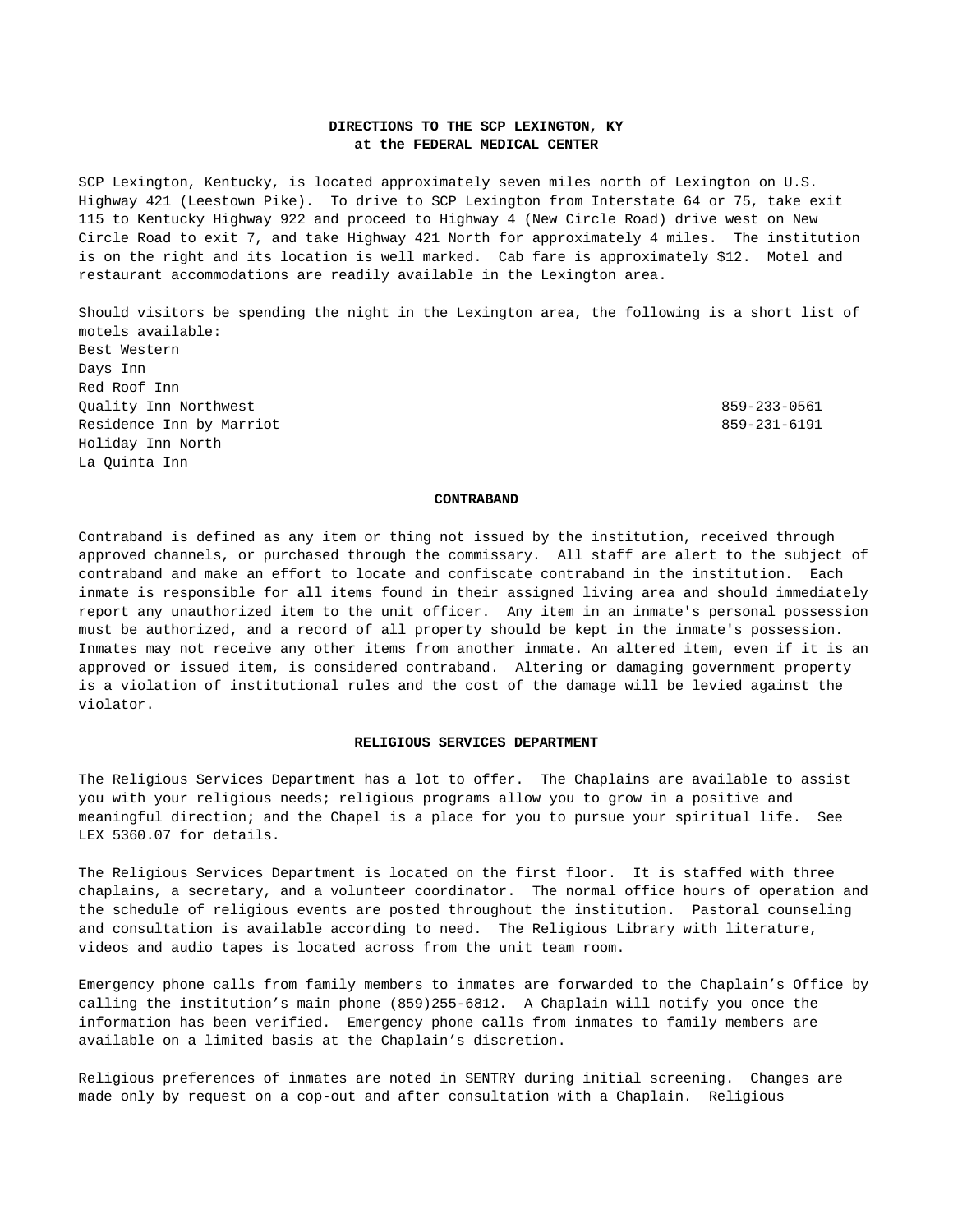preferences determine eligibility for Work Proscription days (Holy Days), ceremonial meals, fasts, and wearing of religious items. Religious preference labels for quick identification are available.

Pastoral visits are arranged through the Religious Services Department. The process is twofold: 1) inmates must submit requests for pastoral visits via Cop-out, and 2) individuals providing the pastoral visit must submit a written request on letterhead stationery.

PVS, a national program, provides personal non-religious visits for inmates who don't receive regular visits. Visitation takes place in the Visiting Room during normal visiting hours. PVS may be requested on a Cop-out to the Volunteer Coordinator.

Religious Services Department Volunteers provide various religious services. Religious volunteer programs and activities are coordinated, scheduled, and supervised by the Chaplains.

Religious items may be purchased either through the Commissary or special ordered through a religious vendor. Items such as Pray Oils, Muslim Kufis, Rastafarian Crowns, and Native American Bandannas are sold in the Commissary.

## **LEGAL AIDE**

SCP Lexington has a main inmate electronic law library which contains all materials required by federal regulations and BOP policy.

Although the BOP Staff Attorney at FMC Lexington cannot assist inmates with legal or policy questions/issues, this institution does have an established inmate legal aide program in conjunction with the University of Kentucky (UK) School of Law. Each semester law students from UK interview inmates regarding their requests for legal assistance. After the initial interviews, UK law students will select the cases they wish to accept. Although not all cases can be accepted, all inmates who submit legal aide requests will receive an initial interview with a law student. The law students may assist inmates with legal issues in all areas of the law.

Inmates interested in obtaining legal help from law students in the program, should obtain a Legal Aide Form from their unit staff or the law library. The forms should be filled out and sent via institutional mail to the Legal Aide Mailbox in the staff mailroom. Upon receipt of the request form, the inmate will be placed on a waiting list. The waiting period varies depending on inmate demand and student availability. When an inmate is scheduled for an initial interview, she will be placed on Call-Out. Inquiries may be made to the Legal Aide Program.

Additionally, the Education Department offers training to inmate law clerks employed in the law library. These law clerks assist inmates who are not literate or otherwise capable of performing their own legal work. Education also offers classes on how to use materials in the inmate law library. Inquiries may be made to the Education Department.

## **Notary Public**

Check the bulletin board for current Notary assignments and designated times for services. If necessary, contact your unit counselor for arrangements with one of the institution's notary publics.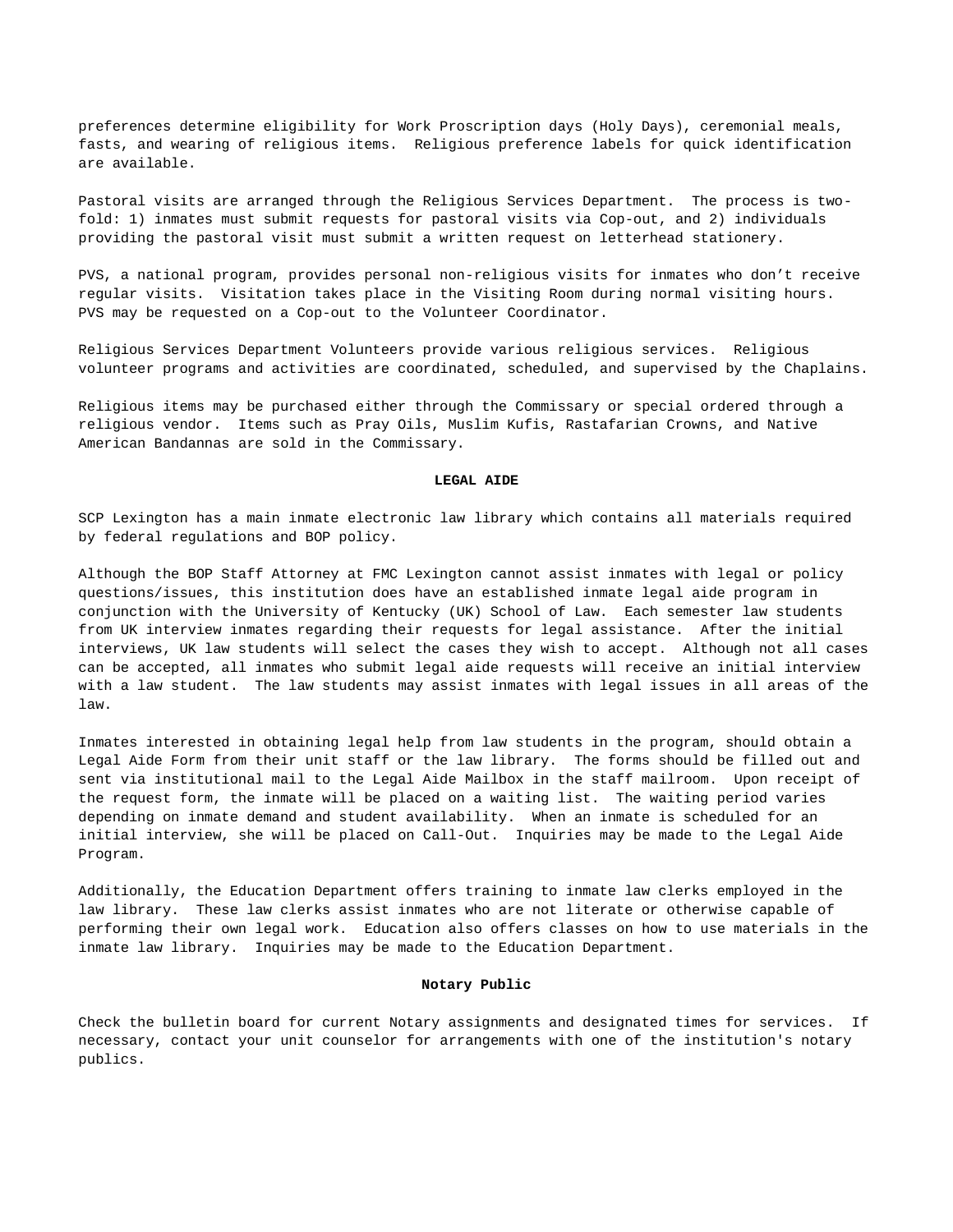#### **Copies of Legal Materials**

In accordance with institution procedures, inmates may copy materials necessary for their research or legal matters. A copy machine is available in the Education Department or Law Library for inmate use with Debitek cards which are purchased in commissary. Staff may make the copies for a nominal fee if the machines are not working. Individuals who have no funds and who can demonstrate a clear need for particular copies may submit a written request for a reasonable amount of free duplication to the unit manager.

#### **Federal Tort Claims**

If the negligence of institution staff results in personal injury or property loss or damage to an inmate, it can be the basis of a claim under the Federal Tort Claims Act. To file such a claim, inmates must complete a Standard Form 95. They can obtain this form from the Safety Manager.

#### **PROBLEM RESOLUTION**

#### **Inmate Request to Staff Member**

The Bureau form BP-Admin-70, commonly called a "Cop-Out," is used to make a written request to a staff member. Any type of request can be made with this form. "Cop-Outs" may be obtained in the living units from the Correctional Officer on duty. Staff members who receive a "Cop-Out" will answer the request in a "reasonable" period of time. The answer will be written on the bottom of the request form.

#### **Administrative Remedy Process**

The Bureau emphasizes and encourages the resolution of complaints on an informal basis. Hopefully, an inmate can resolve a problem informally by contact with staff members or through "Cop-Outs." When informal resolution is not successful, however, a formal complaint can be filed as an Administrative Remedy. Complaints regarding tort claims, inmate accident compensation, Freedom of Information or Privacy Act requests, and complaints on behalf of other inmates are not accepted under the Administrative Remedy Procedure.

The first step of the Administrative Remedy procedure is to attempt an informal resolution. The inmate must attempt to resolve the issue(s) by speaking with the staff member(s) relevant to the issue(s). If the issue cannot be informally resolved, **the Counselor will issue a BP-229 (BP-9) form** (usually within 48 hours of the time the inmate approached the employee with the problem). **The inmate will return the completed BP-229 to the staff member designated by the Warden,** who will review the material to insure an attempt at informal resolution was made. **The BP-229 complaint must be filed within twenty calendar days from the date on which the basis for the incident or complaint occurred,** unless it was not feasible to file within that period of time. Institution staff has twenty calendar days to act on the complaint and to provide a written response to the inmate. **This time limit for the response may be extended for an additional twenty calendar days,** but the inmate must be notified of the extension. When a complaint is determined to be of an emergency nature and threatens the inmate's immediate health or welfare, the reply must be made as soon as possible, and within seventytwo hours from receipt of the complaint.

If the inmate is not satisfied with the response to the BP-229, he or she may file an appeal to the Regional Director. This appeal must be received in the Regional Office within twenty calendar days from the date of the BP-229 response. **The Regional Appeal is written on a BP-**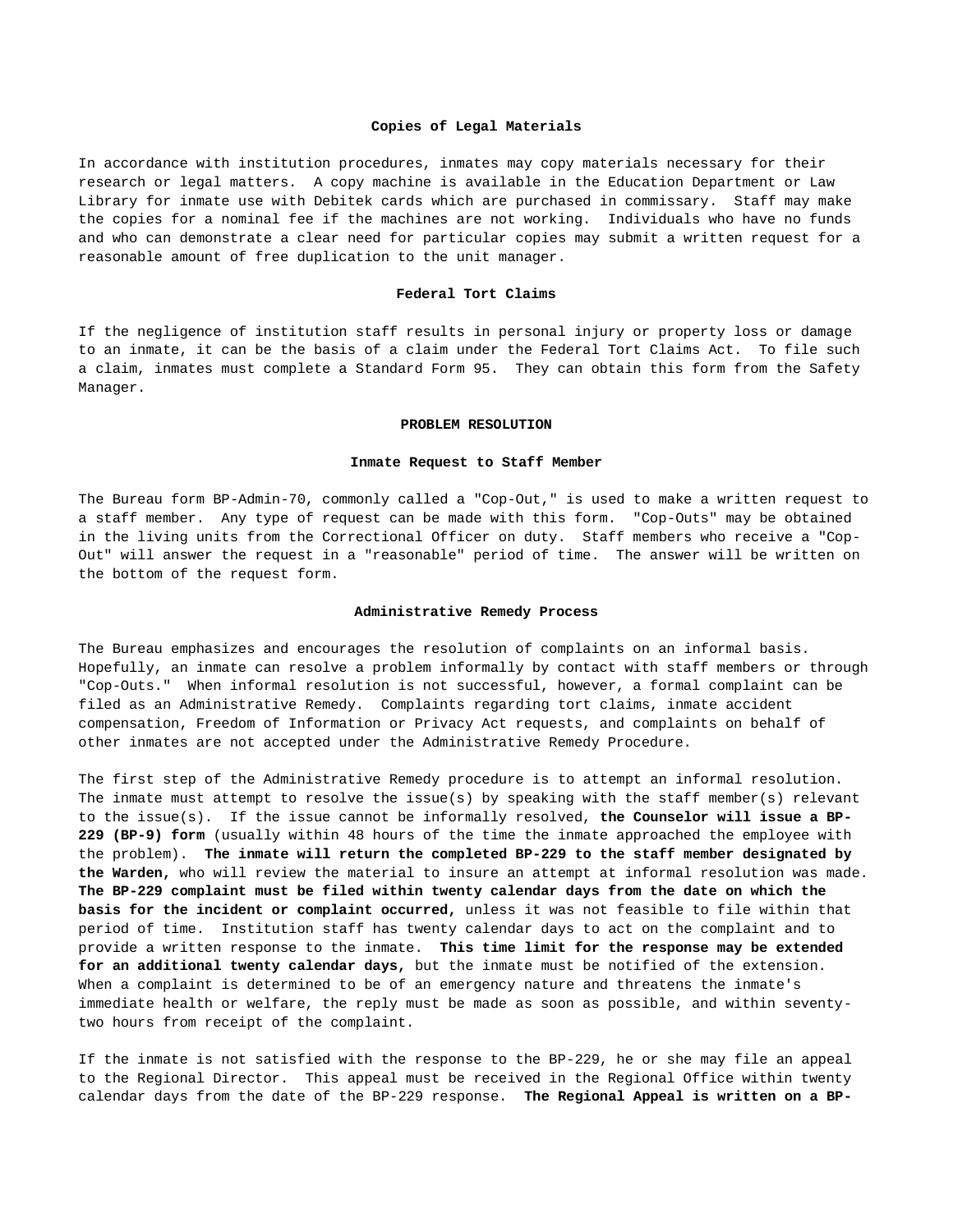**230 (BP-10) form,** and must have a copy of the BP-229 form and response attached. **The Regional Appeal must be answered within thirty calendar days,** but the time limit may be extended an additional thirty days. The inmate must be notified of the extension.

If the inmate is not satisfied with the response by the Regional Director, he or she may appeal to the Central Office of the Bureau of Prisons. **The National Appeal must be made on a BP-231 (BP-11)** form and must have copies of the BP-229 and BP-230 forms with responses.

**The BP-231 form may be obtained from the Counselor.** The National Appeal must be answered within forty calendar days, but the time limit may be extended an additional twenty days if the inmate is notified.

In writing a BP-229, BP-230, or BP-231, the form should contain the following information: Statement of Facts, Grounds for Relief, and Relief Requested.

## **Time Limits (in calendar days)**

## **Filing**

BP-229: 20 days of incident BP-230: 20 days from BP-9 response BP-231: 30 days from BP-10 response

## **Responses**

BP-229: 20 days BP-230: 30 days BP-231: 40 days

#### **Sensitive Complaints**

If an inmate believes a complaint is of such a sensitive nature that he or she would be adversely affected if the complaint became known to the institution, he or she may file the complaint directly to the Regional Director. The inmate must explain, in writing, the reason for not filing the complaint with the institution. If the Regional Director agrees that the complaint is sensitive, it shall be accepted and a response to the complaint will be processed. If the Regional Director does not agree that the complaint is sensitive, the inmate will be advised in writing of that determination. If the complaint is not determined to be sensitive, it will be returned. The inmate may then pursue that matter by filing a BP-229 at the institution.

## **DISCIPLINARY PROCEDURES**

## **Discipline**

It is the policy of the Bureau of Prisons to provide a safe and orderly environment for all inmates. Violations of Bureau rules and regulations are dealt with by the Lieutenants, Unit Discipline Committees (UDC) and, for more serious violations, the Disciplinary Hearing Officer (DHO). Inmates are advised upon arrival at the institution of the rules and regulations and are provided with copies of the Bureau's prohibited acts, as well as local regulations.

If a staff member observes or believes he or she has evidence that an inmate has committed a prohibited act, the first step in the disciplinary process is writing an incident report. This is a written copy of the charges against the inmate. The incident report shall ordinarily be delivered to the inmate within twenty-four hours of the time staff become aware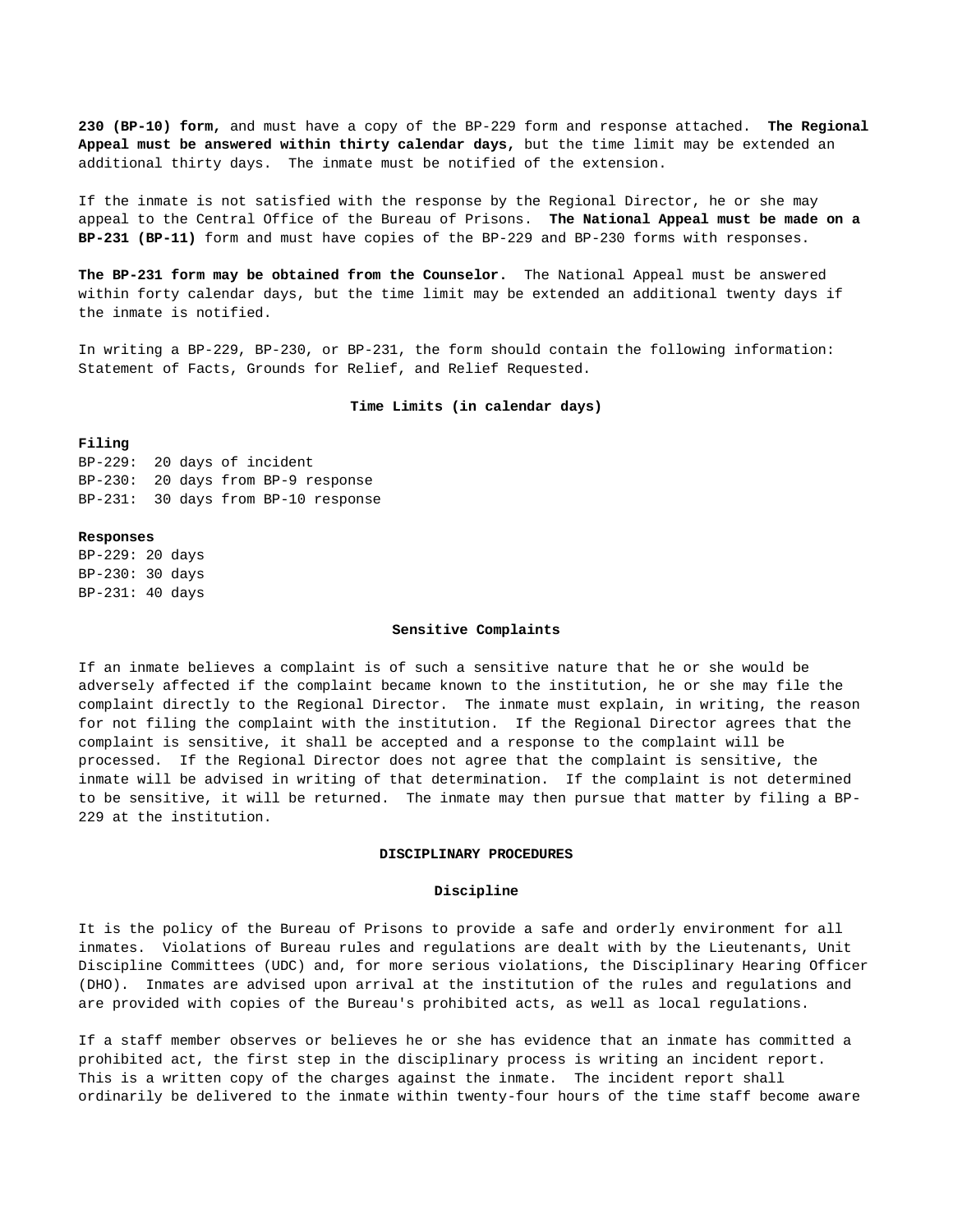of the inmate's involvement in the incident. An informal resolution of the incident may be attempted by the Correctional Supervisor or the staff initiating the incident report.

If an informal resolution is accomplished, the incident report will be removed from the inmate's central file. Informal resolution is encouraged by the Bureau of Prisons for all violations, except those in the high and greatest severity category. Based on your sentencing guidelines (PLRA or VCCLEA rated as violent), two or more Moderate level (300) incident reports and all High (200) and Greatest (100) severity level incident reports must be referred to the DHO for disposition. Violations in the greatest severity category must be forwarded to the DHO for final disposition. If an informal resolution is not accomplished, the incident report is forwarded to the UDC for an Initial Hearing.

## **Initial Hearing**

Inmates must ordinarily be given an initial hearing within five work days of the time staff become aware of the inmate's involvement in the incident (excluding the day staff became aware of the incident, weekends, and holidays). The inmate is entitled to be present at the initial hearing. The inmate may make statements or present documentary evidence in his or her behalf. The UDC must give its decision in writing to the inmate by the close of business the next work day. The Warden must approve any extension over five days. The inmate must be provided with written reasons for any extension. The UDC will either make final disposition of the incident, or refer it to the DHO for final disposition.

# **Disciplinary Hearing Officer (DHO)**

The Disciplinary Hearing Officer (DHO) conducts disciplinary hearings on serious rule violations. The DHO may not act on a case that has not been referred by the UDC. The Captain or SHU Lieutenant conducts periodic reviews of inmates in Disciplinary Segregation and Administrative Detention.

An inmate will be provided with advanced written notice of the charges not less than 24 hours before the inmate's appearance before the DHO. The inmate may waive this requirement. An inmate will be provided with a full-time staff member of his or her choice to represent them, if requested. An inmate may make statements in his or her own defense and may produce documentary evidence. The inmate may present a list of witnesses and request they testify at the hearing. Inmates may not question a witness at the hearing; the staff representative and/or the DHO will question any witness for the inmate. An inmate may submit a list of questions for the witness(es) to the DHO if there is no staff representative. The DHO will request a statement from all unavailable witnesses whose testimony is deemed relevant.

The inmate has the right to be present throughout the DHO hearing, except during deliberations. The inmate charged may be excluded during appearances of outside witnesses or when institution security could be jeopardized. The DHO may postpone or continue a hearing for good cause. Reasons for the delay must be documented in the record of the hearing. Final disposition is made by the DHO.

## **Appeals of Disciplinary Actions**

Appeals of all disciplinary actions may be made through Administrative Remedy Procedures. Appeals are made to the Warden, Regional Director, and the General Counsel**.** On appeal, the following items will be considered:

Whether the UDC or DHO substantially complied with the regulations on inmate discipline.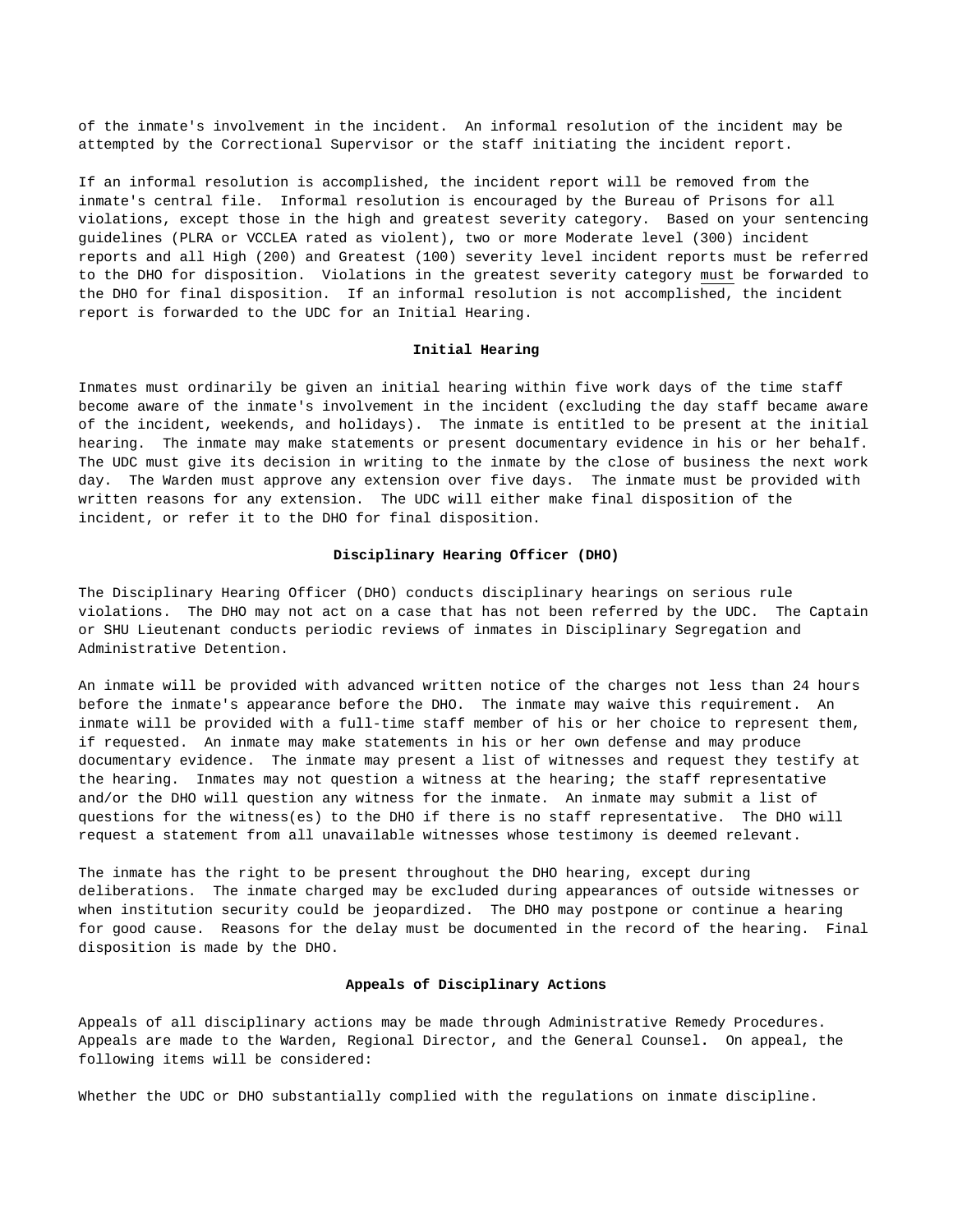Whether the UDC or DHO based its decisions on the weight of the available evidence.

Whether an authorized sanction was imposed according to the severity level of the prohibited act.

The staff member who responds to the appeal may not be involved in the incident in any way. These staff members include UDC members, the DHO, the investigator, the reporting officer and the staff representative.

## **Special Housing Unit**

There are two categories of special housing. These are Administrative Detention and Disciplinary Segregation. Administrative Detention separates an inmate from the general population. The local jail facility is utilized by the institution for housing special housing unit inmates from the camp. To the extent practical, inmates in Administrative Detention shall be provided with the same general privileges as inmates in general population. An inmate may be placed in Administrative Detention when the inmate is in holdover status during transfer, is a new commitment pending classification, is pending investigation or a hearing for a violation of Bureau regulations, is pending investigation or trail for a criminal act, is pending transfer, for protection or is finishing confinement in Disciplinary Segregation. Inmates in AD status are not authorized to use or possess tobacco products in their cell or common area.

Disciplinary Segregation is used as sanction for violations of Bureau rules and regulations. Inmates in Disciplinary Segregation will be denied certain privileges. Personal property will usually be impounded. Inmates placed in Disciplinary Segregation are provided with essential items such as bedding and hygiene items. Inmates in DS status are not authorized to use or possess any tobacco items in their cell or in any common area.

Inmates may possess legal and religious materials while in Disciplinary Segregation. Also, staff shall provide a reasonable amount of non-legal reading material. Inmates in Disciplinary Segregation shall be seen by a member of the medical staff daily, including weekends and holidays. A unit staff member will visit the segregation unit daily. Inmates in both Administrative Detention and Disciplinary Segregation are provided with regular meals daily.

#### **SAFETY**

The mission of the Occupational Safety and Environmental Health Department at FMC Lexington is to proactively address occupational safety and environmental health\sanitation issues concerning the facility and the surrounding community through Bureau of Prisons policy, regulatory agency compliance, and customer responsiveness.

This section is designed to provide the necessary information for new inmates to establish an understanding of effective safety techniques, attitudes, procedures for reporting inmate accidents and inmate responsibility in managing a safe and clean working and living environment. Each new inmate is to have knowledge of the Safety and Environmental Health Department functions.

The information presented in A&O will provide the new inmate population a basic knowledge of: inmate tort claim rights, inmate workman's compensation procedures, hazardous chemical communication, fire evacuation and fire drills, the use of fire protection equipment and its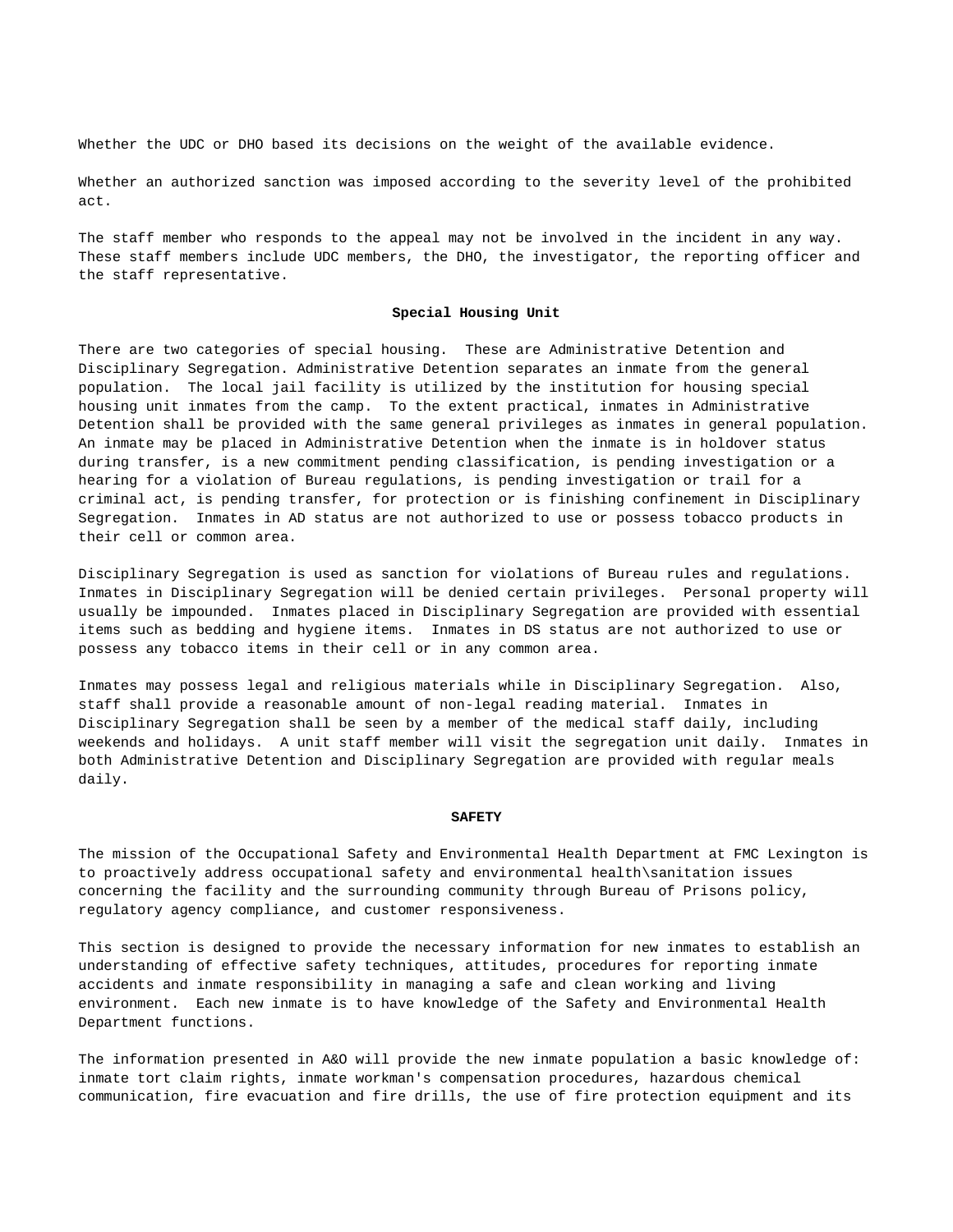locations, job safety, practicing good sanitation and safety skills in the housing units, Personal Protective Equipment (PPE) and the need for proper use, Lock-out/Tag-out programs, and food safety (Program Statement 1600.08, Occupational Safety and Environmental Health).

Safety staff are available for questions or concerns via an Inmate Request to Staff Member (cop-out).

## **On the Job Injuries**

If an inmate is injured while performing an assigned duty, he or she must immediately report this injury to the work supervisor. The work supervisor will then report the injury to the institution Safety Manager.

If injured while performing an assigned duty and the inmate expects to be impaired to some degree, he or she may submit a claim for compensation. A medical evaluation must be included in the claim before any compensation can be considered.

Inmate Compensation booklets explaining the guidelines are available upon request from the Safety Department.

### **PSYCHOLOGY SERVICES**

The Psychology Services Department at FMC Lexington, provides a number of treatment and programming options for inmates. Each housing unit will, in most cases, have a staff or intern psychologist assigned to it. The unit psychologist provides both an initial screening during the Admission and Orientation program as well as crisis intervention and brief psychotherapy on both an individual and group basis, as necessary. In addition, unit psychologists frequently conduct psycho-educational group programs addressing topics such as Stress Management, Anger Management, Sexual Abuse Survivor Issues and Values Clarification.

SCP psychologists provide specialized services to inmates housed in these units, including behavioral medicine programs (weight loss/control, chronic pain management, biofeedback), Residential Drug Treatment, Drug Education, 12-step program and intensive psychotherapy.

Lastly, SCP psychologists are also involved in the coordination of numerous inmate programs. A list is located on a bulletin board next to the Psychology Office.

Inmates interested in receiving any service from their unit psychologist, or who seek additional information regarding a psychology service should submit a Cop-Out to their unit psychologist.

#### **COMMISSARY**

Inmate funds are retained by the institution in a trust-fund. The inmate may withdraw funds for family support, legitimate debt payment or to purchase personal items from the institution Commissary. Any funds left in the individual's trust fund account will be given to the inmate upon release or mailed to their forwarding address.

The Commissary is located in the basement of the Camp building. Shopping times are posted on the Commissary bulletin board. Inmates may check their account balance via the computers located on the second floor or by phone.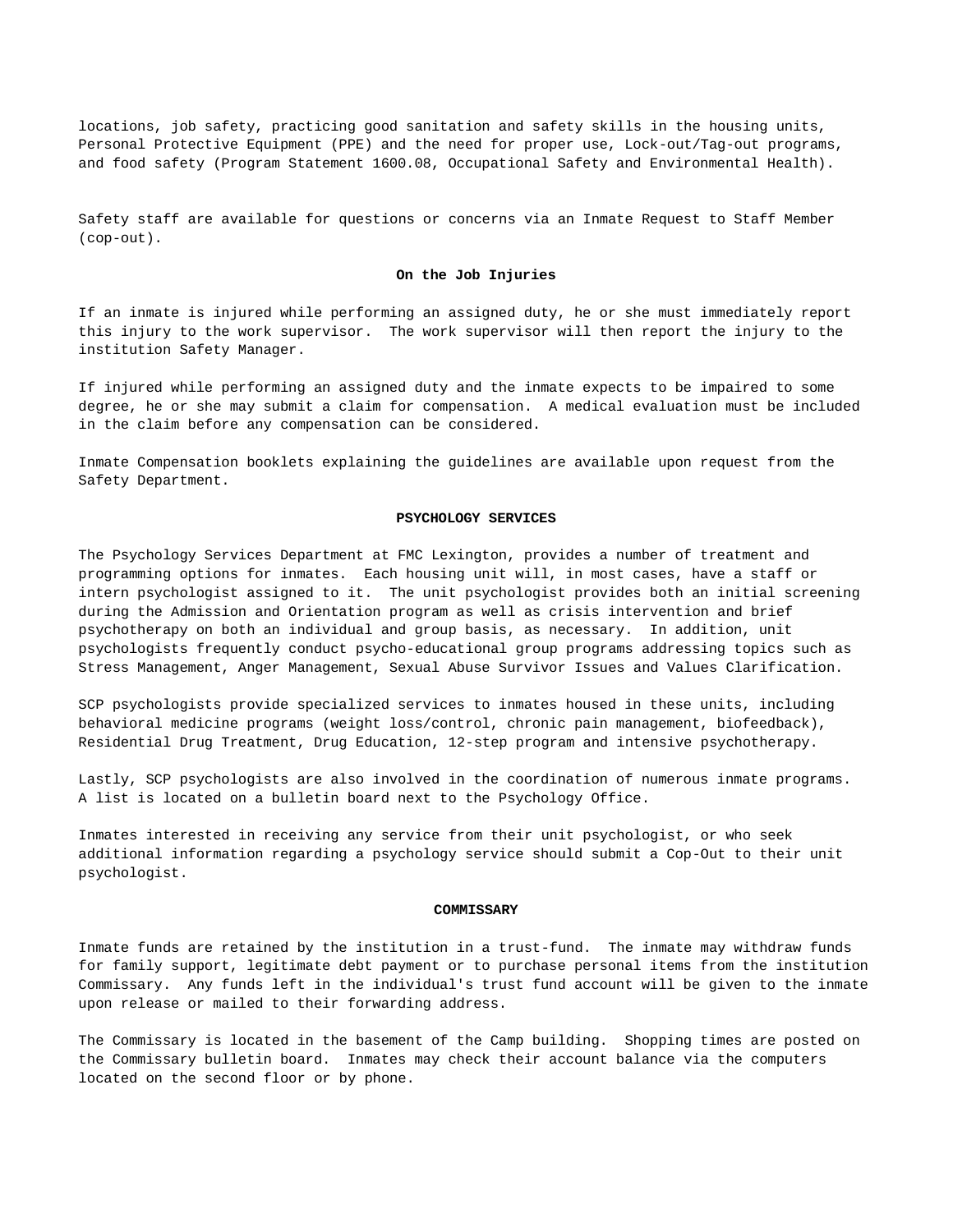Purchasing Commissary items for or borrowing Commissary items from another inmate is not allowed.

## **Limitations**

Inmates have a monthly "spending limitation" that is determined by the Central Office. This set dollar amount of purchases allowed is increased periodically. Inmates can find out their current limitation by checking the AIM referred to above. The purchase of postage stamps does not count against your spending limitation. Stamp purchases are limited to twenty (20) Forever first-class stamps or the equivalent of 20 Forever stamps in other denominations per week.

The TRUFACS system allows for eleven validation cycles; ten regular and one weekly. An inmate is assigned to a cycle by the fifth digit of the inmate's register number. Assignments to the weekly cycle are determined by the Institution. The day each cycle revalidates is controlled by the Central Office. Every three days, a cycle will be revalidated. Use the following formula:  $(3 \times N) + 1$  = Revalidation date. N - represents the cycle number, determined by the 5th digit of the inmate's register number. Example: Inmate register number 12345-678 will be assigned to cycle 5 and will revalidate on the 16th of the month,  $(3x5) + 1 = 16$ .

#### **Deposits to Accounts**

All inmates may have money placed in their account. A US Postal money order is the safest and recommended method. Funds from Non-postal money orders, Western Union Money Grams, etc. will not be available until 15 business days from the date of receipt in Des Moines, Iowa. Checks from foreign countries will be frozen for 45 days. All negotiable instruments are to be sent to the following address:

> Federal Bureau of Prisons **Insert Valid Committed Inmate Name Insert Inmate Eight-Digit Register Number** Post Office Box 474701

> > Des Moines, Iowa 50947-0001

ALL OTHER ITEMS (I.E., LETTERS, PHOTOS) WILL BE DESTROYED.

## **Commissary Fund Withdrawals**

A standard form is provided by the institution for the withdrawal of inmate funds from Commissary accounts. Unit Managers can approve withdrawals up to \$500 for funds to dependents and other family members, subscriptions, legitimate debts and other obligations such as court fees, attorney fees, birth certificates, bedside visits, funeral trips and the purchase of legal books. Withdrawals for approved educational items up to \$500 can be approved by the Supervisor of Education. Withdrawals over \$500 must be approved by either the Associate Warden (Programs), Associate Warden (Industries and Education), or the Camp Administrator, as applicable. The Disciplinary Hearing Officer can approve all withdrawals for repayment of willful and malicious damage to Government property following a DHO finding that the inmate committed such a prohibited act.

### **CLOTHING ROOM**

Each new commitment will receive the following clothing and linen items upon their arrival: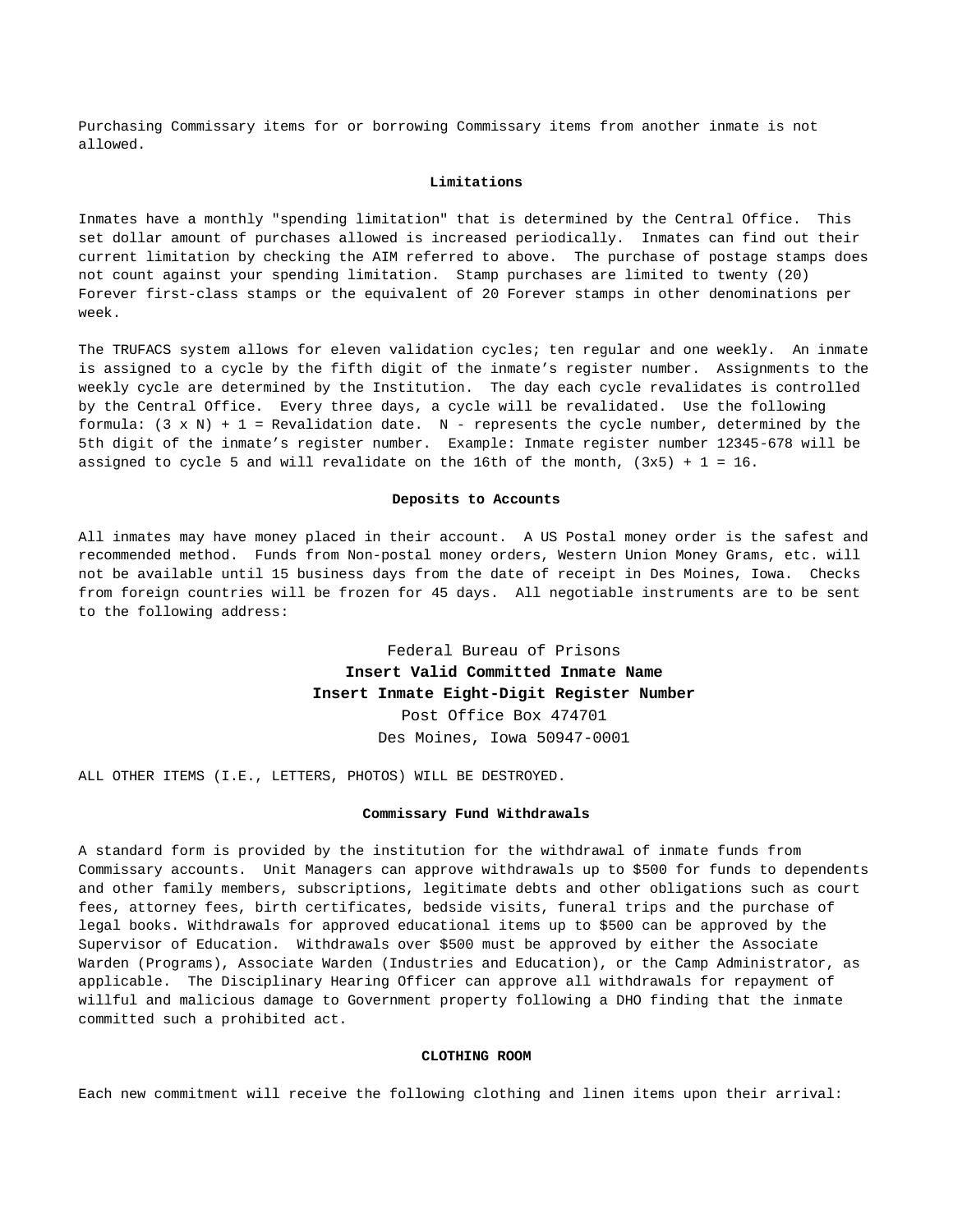**LINEN -** From R&D, one bedroll consisting of one blanket, one pillowcase, two sheets, two towels and two washcloths.

**CLOTHING -** From the Clothing Room, three pants, three shirts, seven panties, seven t-shirts, seven white socks, one winter weight coat, one stocking hat, one pair steeltoe boots, one pair pajamas, and two sets of work clothing upon request.

**SPECIAL -** The following items will be prescribed by the medical department: **ITEMS** soft steel toed shoes, extra pillow, extra blanket.

**Please note that each person is responsible for the care of their clothing (in simple terms, if you lose or destroy clothing items by leaving them outside your locker or on your work detail, or getting paint or oil on them, you will be responsible for paying for each lost or destroyed article of clothing from your commissary account.**

#### **FOOD SERVICE**

The staff of the Food Service Department at the Federal Medical Center Satellite Camp recognizes that wholesome meals are vital to the morale and welfare of all FMC Inmates. Our main goal is to serve you nutritionally balanced meals that are attractively served in a clean environment. It is also our goal to offer menu choices which will help promote a "Heart Healthy" diet, low in fat and caloric content. We will note nutritional information including fat, sodium and calorie count for each item on the serving line to aid you in making informed choices.

# **I.Hours of Operation/Unit Rotation Weekdays Breakfast -** 6:30 a.m. to 7:30 a.m. **Lunch -** 10:45 a.m. to 12:00 p.m. **Dinner -** time count is cleared until 5:15 p.m. **B**. **Weekends/Holidays Coffee Hour Schedule** - 7:30 a.m. to 8:30 a.m. **Lunch** – 11:30 a.m. to 12:30 a.m. **Dinner** – Clear Count to 45 minutes afterwards (usually 5:15 p.m.)

## **II**. **Chain Of Command**

If you should encounter any problems while in the Food Service Department, please notify any of the food service staff mentioned below. If you do not receive what you believe to be a satisfactory answer, ensure the next person in the chain of command is made aware of the problem.

If you have a problem with your meal (food is not done, etc.), you must show your plate to a Food Service staff member to receive a new tray.

Food Service Administrator Assistant Food Service Administrator Cook Supervisor Unit staff or unit officer

#### **III. Food Transported to the Units**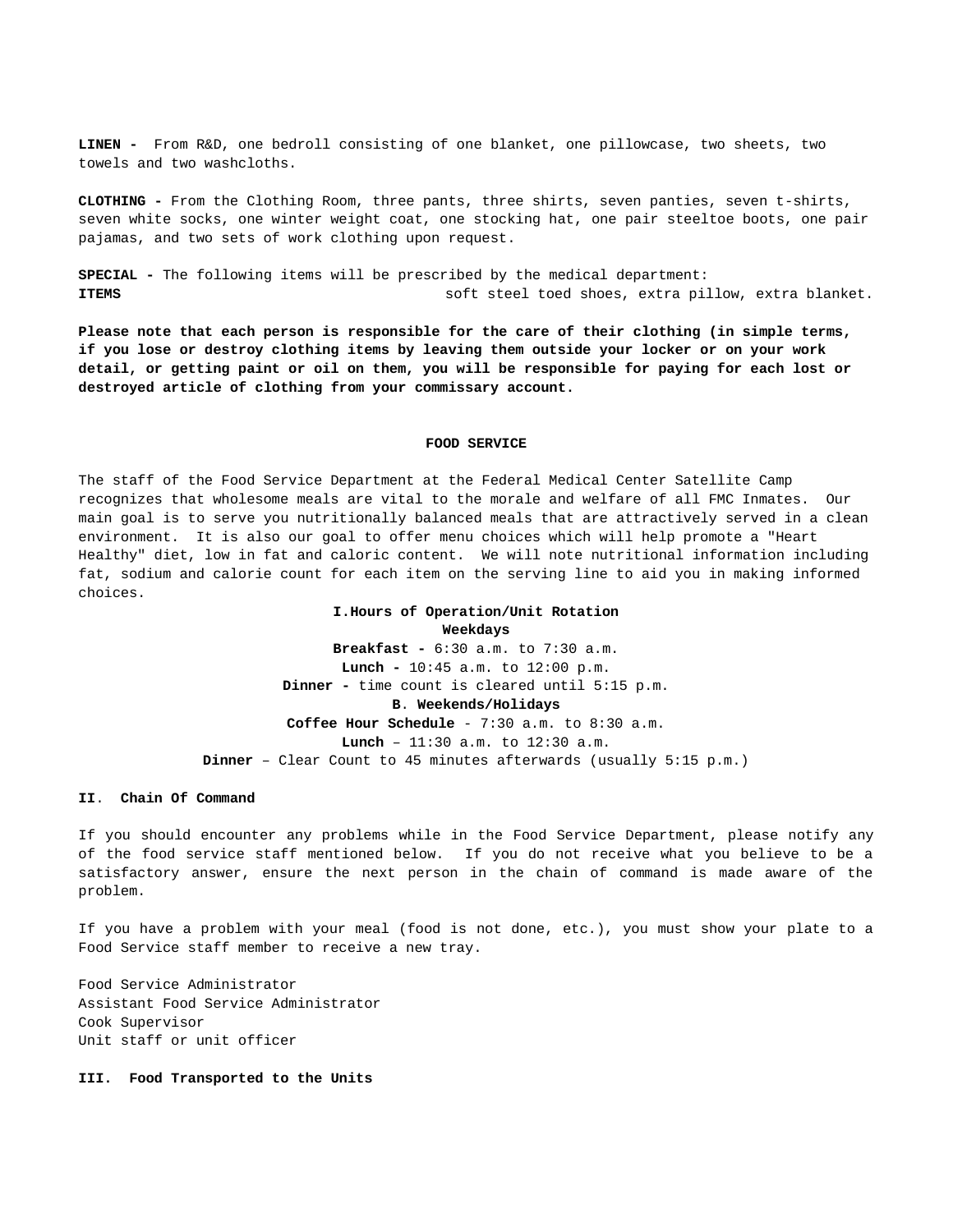Nothing may be taken from Food Service. Any other food items found in your possession when exiting the Food Service Department are unauthorized. Due to the nature of certain foods stored at improper temperatures, bacteria and other food borne pathogens temperatures dangerous to your health.

Only condiments, drink mixes, and cereal may be brought into Food Service.

## **IV. Per Capita Funding System**

The Food Service Department is funded on a per capita basis. For each inmate in the institution the Food Service Department is provided with \$2.80 per day. These funds must also purchase all non-edible supplies and pay for equipment repairs. Do not throw utensils away. These items have to be replaced which cuts into the food budget.

## **V. Rationed Items**

Only one portion of each menu item on the serving line is authorized when exiting to the dining rooms. The meat ration will normally be three ounces for lunch and dinner meals. You may only carry your portion from the serving line. If you want to "trade" food items or give away your portions, this will be done in the dining rooms. Trading is not authorized on the Main Line.

All desserts are rationed as are canned or fresh fruit. A choice is often placed on the line to provide you with a dessert or a fruit as a "Heart-Healthy" alternative. You have to choice of fruit or the dessert for that meal, you may not have both.

Fried items such as french fried potatoes and onion rings are rationed. Portions will coincide with the Standard Armed Forces Recipe Cards.

Due to the large number of inmates being fed at each meal, it is necessary to mention several rules which will make your dining experience more pleasurable.

Dress appropriately; the proper inmate uniform is required Monday through Friday for breakfast and lunch. Your personal leisure clothing may be worn for the evening meal and on weekends. Shorts may be worn and shoes must cover your whole foot.

No loitering in the dining rooms. The seat you are sitting in has to be used a minimum of three times per meal. Take your tray to the appropriate area when you have finished your meal. Leaving your tray on the table and walking out makes more work for food service workers.

If you are caught leaving your tray, an incident report will be written. Dining room workers will assist handicapped inmates and inmates in wheelchairs only. They are not waiters.

## **Food Preference Surveys**

Food Preference Surveys are conducted once a year, generally in the spring season. Master Menus are revised and reviewed by a Registered Dietician during July and August for the next fiscal year. These surveys give you the opportunity to voice what menu items you like or dislike. It also gives you a chance to make suggestions of what you would like to see on the menu.

## **Food Service Duty**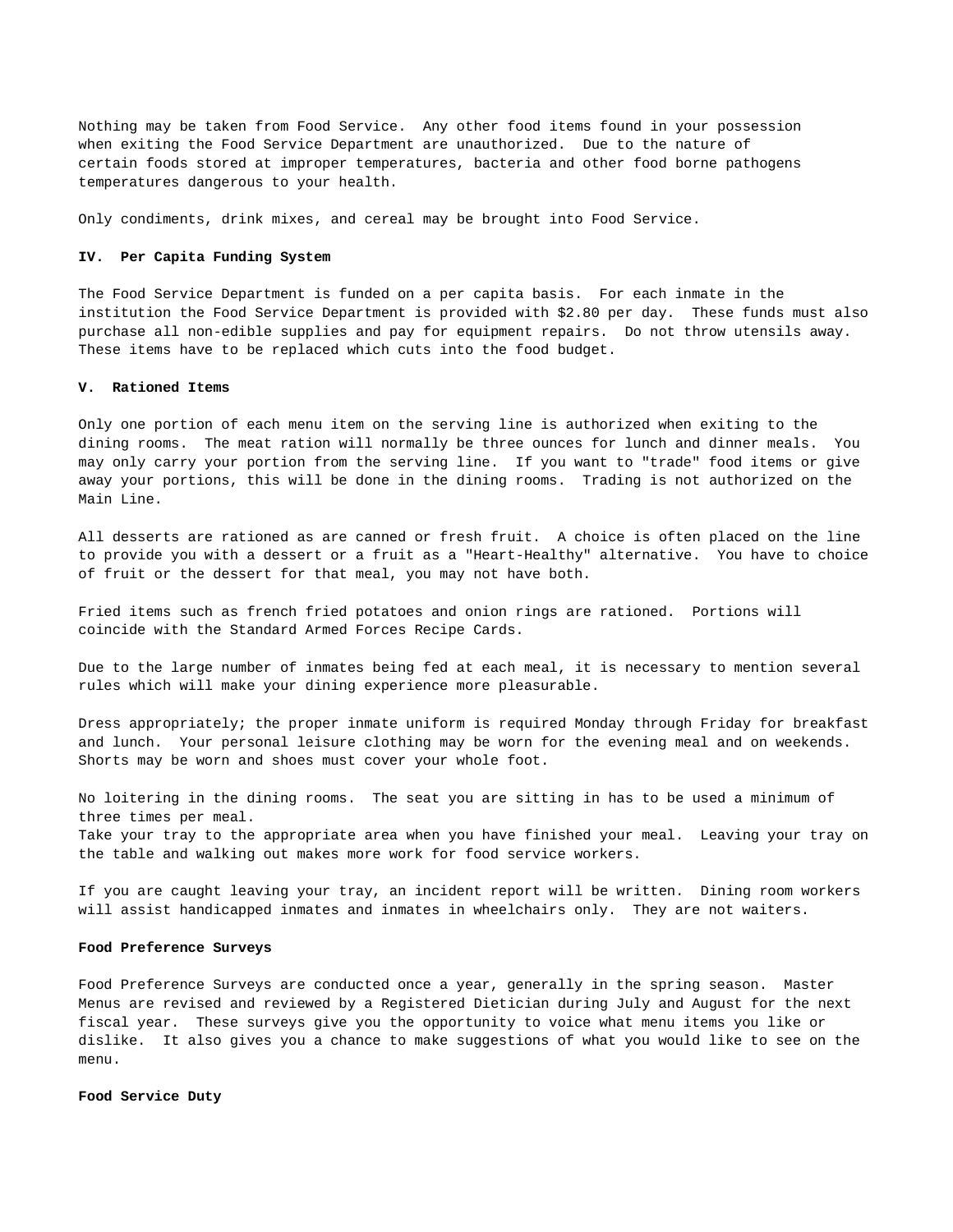All inmates who are **medically cleared** will work in Food Service for ninety days. When you have completed your ninety-day requirement, you may submit an Inmate Request to Staff Member, signed by the Food Service Supervisor to the job committee to be placed in a different job. Inmates assigned to Food Service are paid through the Inmate Performance Pay system. Pay grades are available from grade four through grade one and jobs vary from clerical positions, warehouse, to main kitchen. You will not receive work-time credit for time spent in Special Housing Unit, on medical idle, or on medical convalescence.

#### **Heart-Healthy/No Flesh Alternatives**

We have heart-healthy selections available at all our meals. Examples of such selections are fried chicken or baked chicken. No-flesh alternatives are also available. Examples of these selections are chicken patties or low fat cottage cheese. Symbols are annotated on the menus to identify these items.

## **Fifteen-Hour Drug Education Class**

## **Who is required to take the fifteen-hour education class?**

You are required to take the class if you meet one or more of the following criteria:

Drug and/or alcohol use contributed to the commission of the crime for which you are currently incarcerated.

Your judge recommended drug programming while you are incarcerated.

You violated parole/supervised release by using alcohol or drugs.

## **If I am required to take drug education and I refuse, what will happen to me?**

By law, if you are required to take drug education and you decline or fail the class, you will face both of the following consequences:

You will be kept at maintenance pay regardless of where you work or how many hours you work. This pay is \$5.25 monthly.

You will be ineligible to go to a halfway house.

# **My sentencing judge has recommended that I receive drug treatment while I am in prison. Will the fifteen-hour program be counted as drug treatment?**

No, this class is not the same as drug treatment. It is simply an education class provided in group format. If you are court recommended to attend drug treatment, you need to apply for the Residential Drug Program.

## **Can I volunteer to take the fifteen-hour class even though I am not required to take it?**

Yes, send an "Inmate Request to Staff Member" (Cop-Out) to the Drug Program Coordinator.

## **Nine-month/500 hour Residential Treatment Program**

In order to be considered for the drug program, an inmate must meet the following admission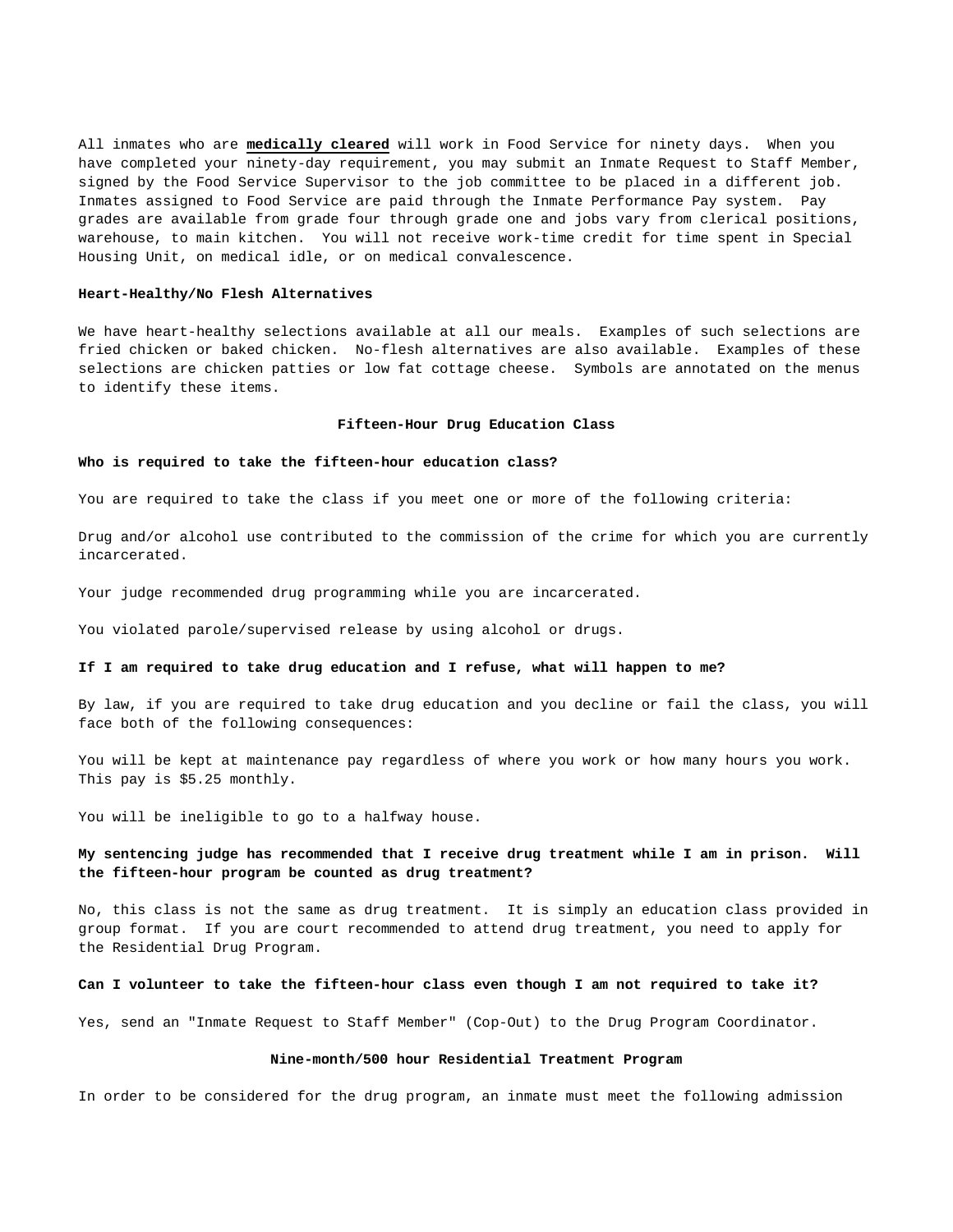criteria:

You must have a documented history of substance dependency or substance abuse, and meet diagnostic criteria for a substance abuse disorder. This will be determined through review of your central file and an interview with psychology/drug treatment staff.

You ordinarily must have 30 months or less remaining on your sentence.

You must be able to speak, read and write English fluently.

A willingness to accept the requirements of the program as indicated by a signed agreement of program participation.

Inmates who have graduated from a Bureau of Prisons' Residential Drug Abuse Program are required to receive transitional drug treatment services for a period of twelve months following graduation. If you have graduated from a residential program in the BOP, contact drug treatment staff regarding services available.

## **Non-residential Drug Treatment**

In some cases, inmates cannot attend the residential drug program, but still request drug treatment. In this case, a treatment plan will be created with you which will include counseling services from a member of the psychology department, attendance at AA/NA meetings, reading assignments, and written assignments. Inmates may enter into non-residential drug treatment under the following circumstances:

You must have a documented history of substance dependency or substance abuse, and meet diagnostic criteria for a substance abuse disorder. This will be determined through review of your central file and an interview with psychology or drug treatment staff.

You have received too little time on your sentence to complete a residential program and/or you have documented medical problems that would interfere with full program participation.

## **Qualifications for Early Release**

An inmate who successfully completes a Residential Drug Treatment Program in the Bureau of Prisons during his commitment may be eligible for early release (up to one year), unless his current offense is termed a crime of violence, or has a prior state or federal conviction for homicide, forcible rape, robbery, aggravated assault, or child sexual abuse offenses. Any pending charges or detainers would need to be dropped in order to grant a provisional eligibility for early release.

# Reentry Affairs Coordinator (RAC) RPP Class Outline **PREPARE FOR RELEASE STARTING NOW BY WORKING ON YOUR TRANSITIONAL PLAN!!!**

Preparing for release begins the day of sentencing Transitional Plan ID Documents-really need them to register for work, apartments, etc Birth Certificate-unit team will assist you/career resource center(CRC)/RAC will assist unit teams by ensuring they have applications Social Security Card=unit team State ID Card/Driver's License-unit team with assistance of RAC